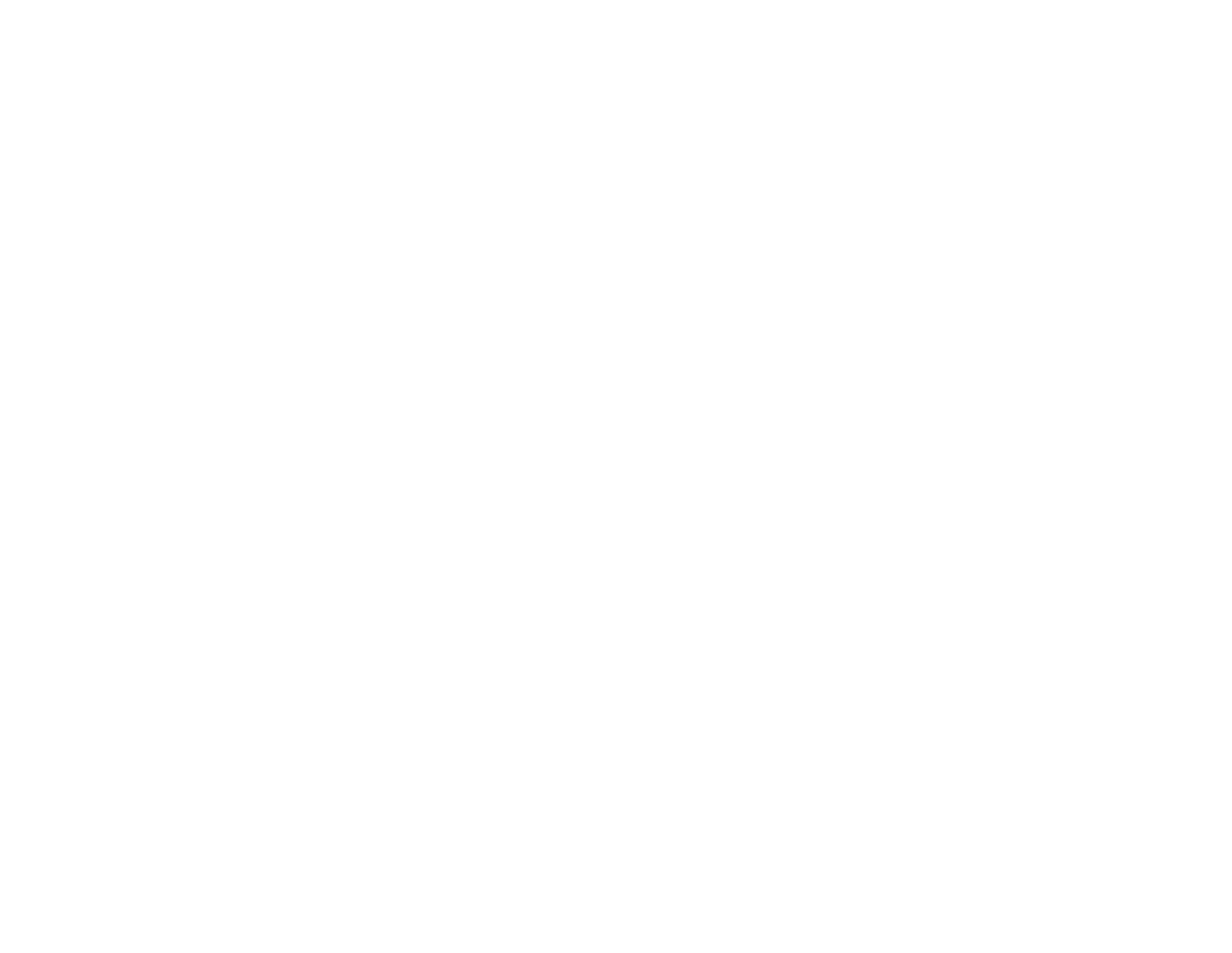| <b>Area</b> Installation                              | <b>Address</b>              | Owner  |       | <b>BLS No</b> Building Description                                   |                                |     | <b>MI</b> Equip Prog Space | <b>Replc Cost</b> |
|-------------------------------------------------------|-----------------------------|--------|-------|----------------------------------------------------------------------|--------------------------------|-----|----------------------------|-------------------|
| PHOENIX, UNDESIG<br><b>Service Unit:</b>              |                             |        |       |                                                                      |                                |     |                            |                   |
| 41216-GILA RIVER YRTC                                 | P.O. Box 458, SACATON, AZ   | GOV    | 00100 | Service-Cafeteria                                                    | Y                              | Y   | 12,335                     | 1,041,643         |
| 41216-GILA RIVER YRTC                                 | P.O. Box 458, SACATON, AZ   | GOV    | 00200 | Other Institutional- Outpatient<br>Clinic, Therapy, Recreational     | Y                              | Y   | 11,656                     | 2,389,671         |
| 41216-GILA RIVER YRTC                                 | P.O. Box 458, SACATON, AZ   | GOV    | 00300 | Other Institutional-YRTC - Youth<br><b>Regional Treatment Center</b> | Y                              | Y   | 4,209                      | 663,081           |
| 41216-GILA RIVER YRTC                                 | P.O. Box 458, SACATON, AZ   | GOV    | 00400 | Other Institutional-YRTC - Youth<br><b>Regional Treatment Center</b> | Y                              | Y   | 2,821                      | 444,417           |
| 41216-GILA RIVER YRTC                                 | P.O. Box 458, SACATON, AZ   | GOV    | 00500 | Service-Housekeeping                                                 | Y                              | Y   | 5,634                      | 475,769           |
| 41216-GILA RIVER YRTC                                 | P.O. Box 458, SACATON, AZ   | GOV    | 00600 | Other Institutional-YRTC - Youth<br><b>Regional Treatment Center</b> | Y                              | Y   | 2,906                      | 457,808           |
|                                                       |                             |        |       |                                                                      | <b>Total for GOV:</b>          |     | 39,561                     | 5,472,389         |
| PH038-WADSWORTH                                       | , WADSWORTH, NV             | Tribal | 00001 | Office- Counseling, ASAP                                             | Y                              | Y   | 4,530                      | 420,573           |
|                                                       |                             |        |       |                                                                      | <b>Total for Tribal:</b>       |     | 4,530                      | 420,573           |
|                                                       |                             |        |       |                                                                      | <b>Total for Service Unit:</b> |     | 44,091                     | 5,892,962         |
| <b>SCHURZ, MULTI-TRIBE SU</b><br><b>Service Unit:</b> |                             |        |       |                                                                      |                                |     |                            |                   |
| 33114-PHS Indian Health Center                        | P.O. Box 315, MCDERMITT, NV | GOV    | 00201 | Other Institutional- Health Center,<br>Full Serv, 40 hrs or more     | Y                              | Y   | 2,590                      | 552,022           |
| 41242-PHS Indian Health Station                       | P.O. Box 819, MOAPA, NV     | GOV    | 00200 | Other Institutional- Health Center,<br>Full Serv, 40 hrs or more     | Y                              | Y   | 3,605                      | 856,411           |
| 11480-PHS Indian Health Center                        | Drawer A, SCHURZ, NV        | GOV    | 00216 | Storage- Health Care Supplies                                        | Y                              | Y   | 2,556                      | 220,118           |
| 11480-PHS Indian Health Center                        | Drawer A, SCHURZ, NV        | GOV    | 00217 | Service- Maintenance Shop                                            | Y                              | Y   | 1,560                      | 134,322           |
| 11480-PHS Indian Health Center                        | Drawer A, SCHURZ, NV        | GOV    | 00234 | Service- Electric, General                                           | Y                              | Y   | 970                        | 83,535            |
| 11480-PHS Indian Health Center                        | Drawer A, SCHURZ, NV        | GOV    | 00238 | Other Institutional- Health Center,<br>Full Serv, 40 hrs or more     | Y                              | Y   | 13,657                     | 2,855,352         |
| 11480-PHS Indian Health Center                        | Drawer A, SCHURZ, NV        | GOV    | 00254 | Office- Counseling, Mental Health                                    | Y                              | Y   | 771                        | 66,397            |
| 11480-PHS Indian Health Center                        | Drawer A, SCHURZ, NV        | GOV    | 00255 | Other Institutional- Outpatient<br>Clinic, Dental Clinic             | Y                              | Y   | 2,184                      | 456,637           |
|                                                       |                             |        |       |                                                                      | <b>Total for GOV:</b>          |     | 27,893                     | 5,224,794         |
| PH032-YOMBA COMMUNITY HEALTH                          | , AUSTIN, NV                | Tribal | 00001 | Office- Patient Services, Comm<br>Health, WIC, SSI                   | Y                              | - Y | 3,357                      | 311,686           |
| PH032-YOMBA COMMUNITY HEALTH                          | , AUSTIN, NV                | Tribal | 00002 | Office- Counseling, ASAP                                             | Y .                            | Y   | 872                        | 80,913            |
| PH032-YOMBA COMMUNITY HEALTH                          | , AUSTIN, NV                | Tribal | 00003 | Office- Counseling, ASAP                                             | Y                              | Y   | 151                        | 13,982            |
| PH001-FALLON HEALTH CENTER                            | , FALLON, NV                | Tribal | 00F01 | Other Institutional- Health Center,<br>Full Serv, 40 hrs or more     | Y                              | Y   | 13,774                     | 2,880,955         |
| PH002-GARDNERVILLE HEALTH<br><b>CENTER</b>            | , GARDNERVILLE, NV          | Tribal | 00W01 | Other Institutional- Health Center,<br>Full Serv, 40 hrs or more     | Y                              | Y   | 15,430                     | 3,477,943         |
| PH034-LAS VEGAS COMMUNITY HEALTH                      | , LAS VEGAS, NV             | Tribal | 00002 | Other Institutional- Outpatient<br>Clinic, Limited Staff             | Y                              | Y   | 12,492                     | 2,968,024         |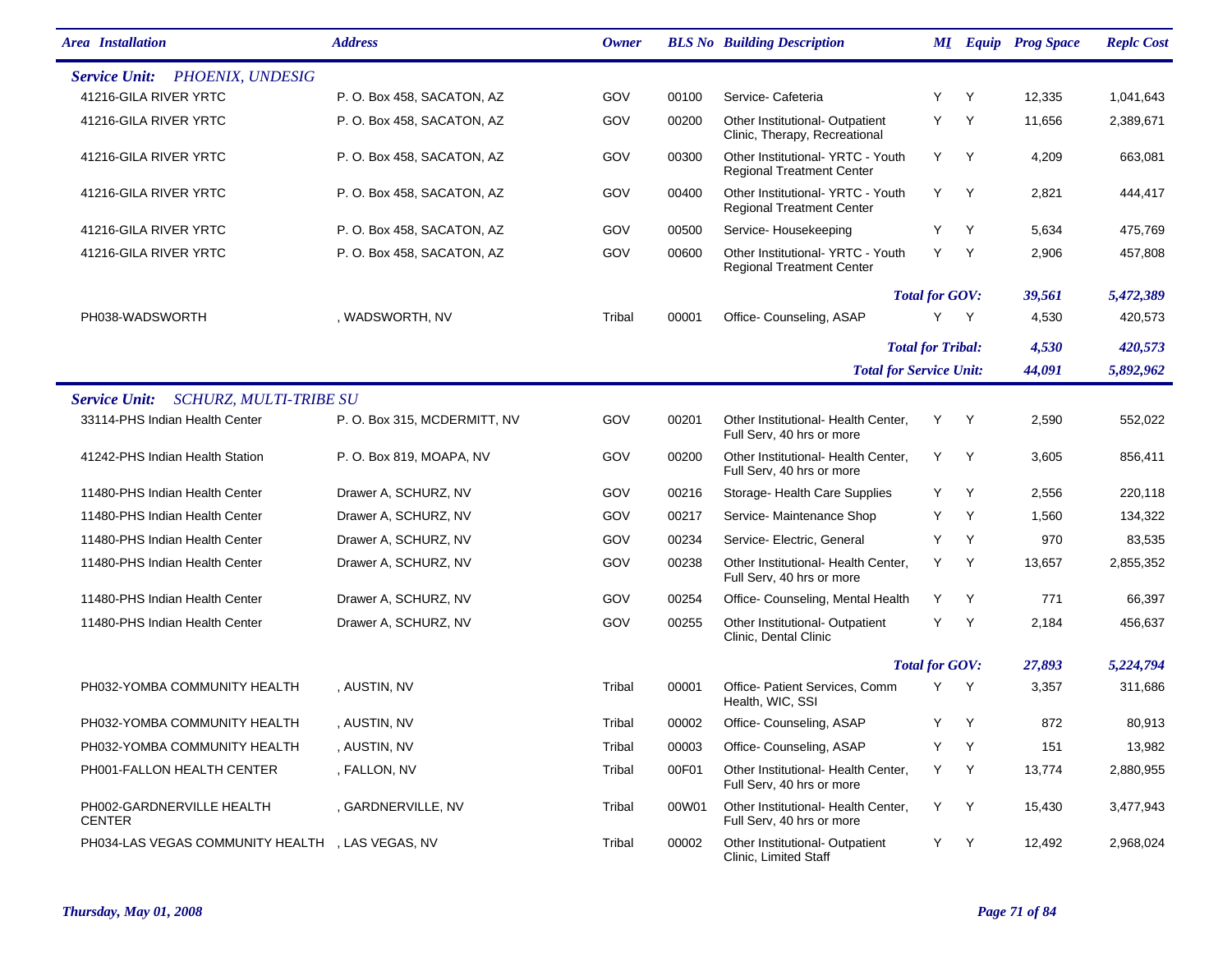| <b>Area</b> Installation                         | <b>Address</b>  | Owner  |                                | <b>BLS No</b> Building Description                               | ML | <b>Equip</b> | <b>Prog Space</b> | <b>Replc Cost</b> |
|--------------------------------------------------|-----------------|--------|--------------------------------|------------------------------------------------------------------|----|--------------|-------------------|-------------------|
| PH034-LAS VEGAS COMMUNITY HEALTH , LAS VEGAS, NV |                 | Tribal |                                | Office-Patient Services, Comm<br>Health, WIC, SSI                | Y  | Y            | 4,142             | 405,346           |
| PH033-LOVELOCK COMMUNITY HEALTH                  | . LOVELOCK. NV  | Tribal |                                | Office-Counseling, ASAP                                          | Y  | Y            | 603               | 55,938            |
| PH033-LOVELOCK COMMUNITY HEALTH                  | . LOVELOCK. NV  | Tribal | 2                              | Office-Patient Services, Comm<br>Health, WIC, SSI                | Y  | Y            | 210               | 19,497            |
| PH003-PYRAMID LAKE HEALTH CENTER                 | SUTCLIFFE. NV   | Tribal | 00P01                          | Other Institutional- Health Center,<br>Full Serv, 40 hrs or more | Y. | Y            | 13,138            | 2,961,339         |
| PH005-YERINGTON HEALTH STATION                   | . YERINGTON, NV | Tribal | 00Y01                          | Other Institutional- Health Station,<br>Full Serv, 40 hrs or les | Y  | Y            | 7,037             | 1,586,170         |
| PH005-YERINGTON HEALTH STATION                   | . YERINGTON, NV | Tribal | 00Y02                          | Office-Counseling, ASAP                                          | Y  | Y            | 1.453             | 134,865           |
|                                                  |                 |        |                                | <b>Total for Tribal:</b>                                         |    |              | 72,657            | 14,896,658        |
|                                                  |                 |        | <b>Total for Service Unit:</b> |                                                                  |    |              | 100,550           | 20,121,452        |

*Total for Area: 1,274,257 268,285,352*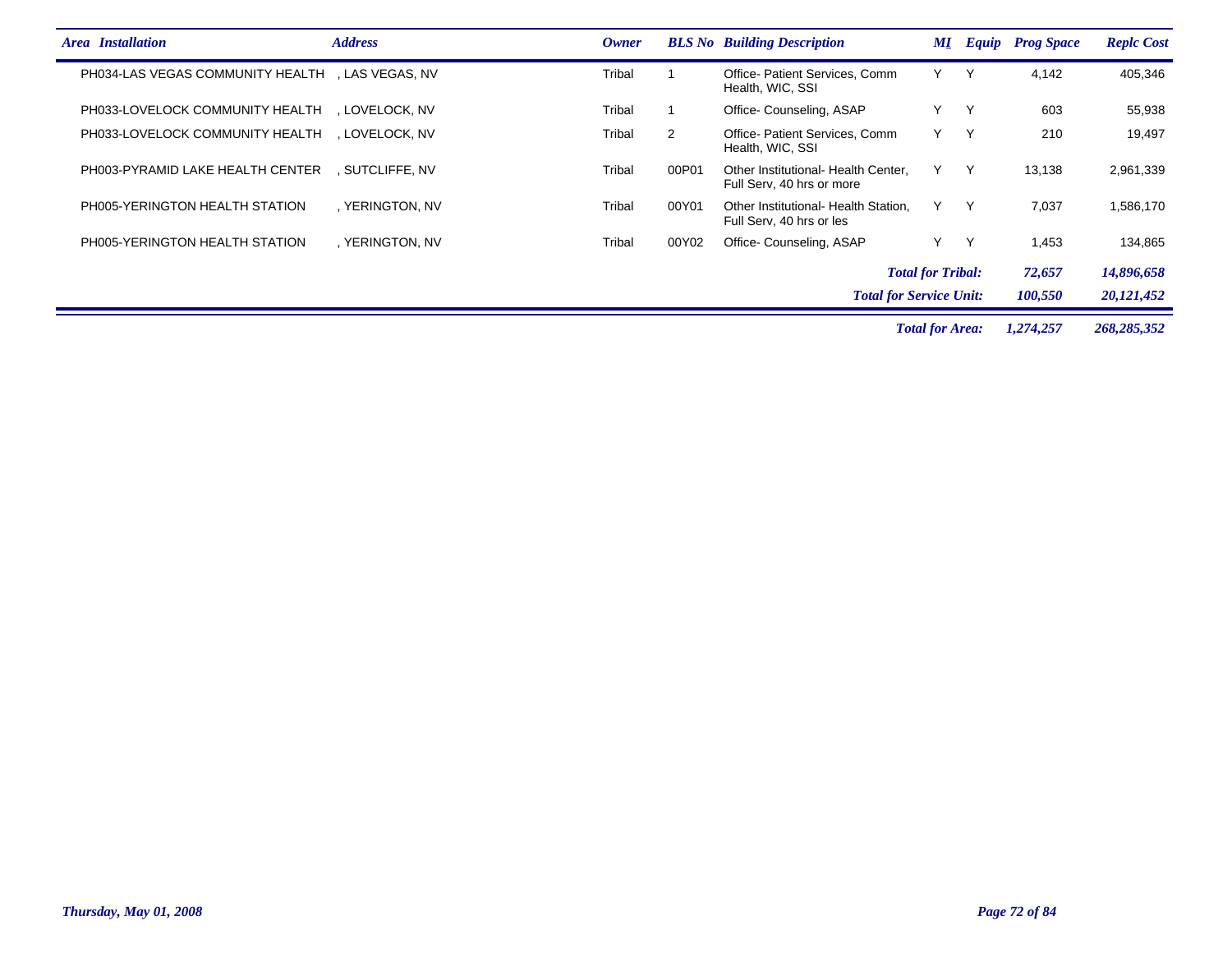| <b>Area</b> Installation                           | <b>Address</b>                             | <b>Owner</b> |       | <b>BLS No Building Description</b>                               |                       |              | <b>MI</b> Equip Prog Space | <b>Replc Cost</b> |
|----------------------------------------------------|--------------------------------------------|--------------|-------|------------------------------------------------------------------|-----------------------|--------------|----------------------------|-------------------|
| P <sub>O</sub>                                     |                                            |              |       |                                                                  |                       |              |                            |                   |
| <b>Service Unit:</b><br><b>COEUR D'ALENE TRIBE</b> |                                            |              |       |                                                                  |                       |              |                            |                   |
| PO190-BENEWAH TRIBAL HEALTH<br><b>CENTER</b>       | PO Box 388, PLUMMER, ID                    | Tribal       | 00007 | Office- Counseling, ASAP                                         | Y                     | Y            | 3,282                      | 296,460           |
| PO190-BENEWAH TRIBAL HEALTH<br><b>CENTER</b>       | PO Box 388, PLUMMER, ID                    | Tribal       | 0001  | Other Institutional- Health Center,<br>Full Serv, 40 hrs or more | Y                     | Y            | 16,916                     | 3,709,886         |
| PO190-BENEWAH TRIBAL HEALTH<br><b>CENTER</b>       | PO Box 388, PLUMMER, ID                    | Tribal       | 0004  | Other Institutional- Field Health<br>Station                     | Y.                    | Y            | 1,599                      | 144,445           |
| PO190-BENEWAH TRIBAL HEALTH<br><b>CENTER</b>       | PO Box 388, PLUMMER, ID                    | Tribal       | 0005  | Service-Maintenance Shop                                         | Y                     | Y            | 1,183                      | 106,866           |
| PO190-BENEWAH TRIBAL HEALTH<br><b>CENTER</b>       | PO Box 388, PLUMMER, ID                    | Tribal       | 0006  | Office- Patient Services, Comm<br>Health, WIC, SSI               | Y                     | Y            | 41,875                     | 3,782,760         |
|                                                    |                                            |              |       | <b>Total for Tribal:</b>                                         |                       |              | 64,855                     | 8,040,417         |
|                                                    |                                            |              |       | <b>Total for Service Unit:</b>                                   |                       |              | 64,855                     | 8,040,417         |
| <b>Service Unit:</b><br><b>IHS COLVILLE SU</b>     |                                            |              |       |                                                                  |                       |              |                            |                   |
| 11551-PHS Indian Health Center                     | P.O. Box 71, NESPELEM, WA                  | GOV          | 00020 | Office- General, Institutional Support Y                         |                       | Y            | 2,450                      | 227,377           |
| 11551-PHS Indian Health Center                     | P.O. Box 71, NESPELEM, WA                  | GOV          | 00021 | Other Institutional- Health Center,<br>Full Serv, 40 hrs or more | Y                     | Y            | 17,010                     | 3,832,608         |
| 11551-PHS Indian Health Center                     | P.O. Box 71, NESPELEM, WA                  | GOV          | 00022 | Office- General, Institutional Support Y                         |                       | Y            | 3,402                      | 315,730           |
| 11551-PHS Indian Health Center                     | P.O. Box 71, NESPELEM, WA                  | GOV          | 00060 | Storage- General                                                 | Y                     | Y            | 1,679                      | 155,844           |
|                                                    |                                            |              |       |                                                                  | <b>Total for GOV:</b> |              | 24,541                     | 4,531,559         |
| 03413-Nespelem Health Clinic                       | PO Box 71, NESPELEM, WA                    | Lease        | 00070 | Other Institutional- Health Center,<br>Full Serv, 40 hrs or more | Y                     | $\mathsf{Y}$ | 18,712                     | 4,217,684         |
| 03388-OMAK HEALTH STATION                          | P.O. Box 71, OMAK, WA                      | Lease        | 0002A | Other Institutional- Outpatient<br>Clinic, Dental Clinic         | N                     | Y            | 2,300                      | 518,297           |
|                                                    |                                            |              |       | <b>Total for Lease:</b>                                          |                       |              | 21,012                     | 4,735,981         |
| PO18A-COLVILLE TRIBAL HCTR-<br><b>INCHELIUM</b>    | , INCHELIUM, WA                            | Tribal       | 00002 | Other Institutional- Health Center,<br>Full Serv, 40 hrs or less | Y                     | $\mathsf{Y}$ | 20,619                     | 4,521,956         |
| PO180-COLVILLE TRIBAL - KELLER                     | San Poil Valley Health Station, KELLER, WA | Tribal       | 0002  | Other Institutional- Health Center,<br>Full Serv, 40 hrs or more | Y                     | Y            | 8,197                      | 1,914,197         |
| PO18B-COLVILLE TRIBAL HCTR-<br><b>NESPELEM</b>     | PO BOX 71, NESPELEM, WA                    | Tribal       | 0001  | Office- General, Admin Building                                  | Y                     | Y            | 4,032                      | 374,346           |
| PO200-COLVILLE TRIBAL HCTR-OMAK                    | , OMAK, WA                                 | Tribal       | 0002B | Other Institutional- Health Center,<br>Full Serv, 40 hrs or more | Y                     | Y            | 3,034                      | 683,944           |
|                                                    |                                            |              |       | <b>Total for Tribal:</b>                                         |                       |              | 35,882                     | 7,494,443         |
|                                                    |                                            |              |       | <b>Total for Service Unit:</b>                                   |                       |              | 81,434                     | 16,761,983        |
| <b>Service Unit:</b><br><b>IHS FORT HALL SU</b>    |                                            |              |       |                                                                  |                       |              |                            |                   |
| 11491-PHS Indian Health Center                     | PO BOX 717, FORT HALL, ID                  | GOV          | 00116 | Office- General, Institutional Support Y                         |                       | Y            | 1,536                      | 124,572           |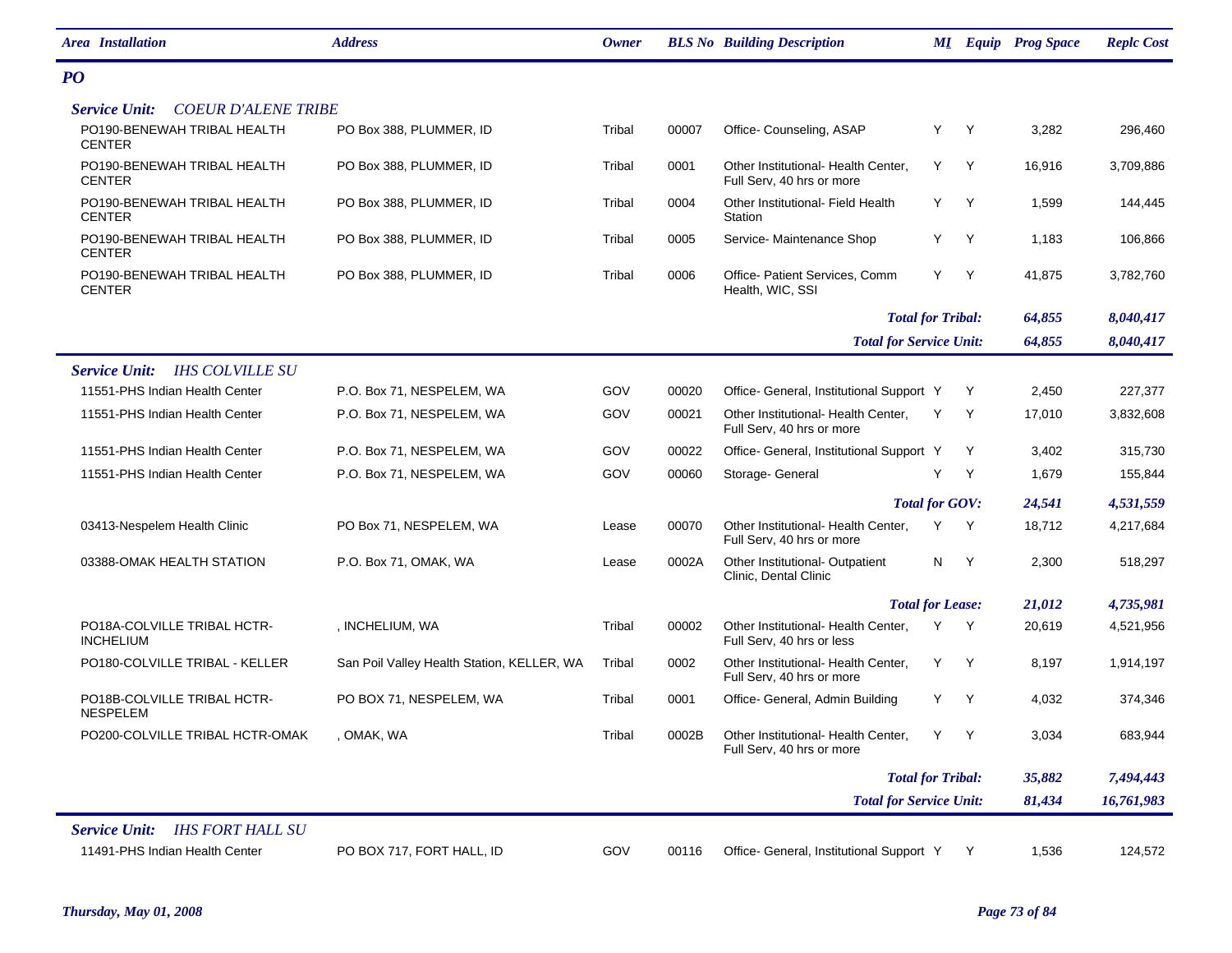| <b>Area</b> Installation                       | <b>Address</b>                                        | <b>Owner</b> |       | <b>BLS No</b> Building Description                               |     | <b>MI</b> Equip | <b>Prog Space</b> | <b>Replc Cost</b> |
|------------------------------------------------|-------------------------------------------------------|--------------|-------|------------------------------------------------------------------|-----|-----------------|-------------------|-------------------|
| 11491-PHS Indian Health Center                 | PO BOX 717, FORT HALL, ID                             | GOV          | 00117 | Other Institutional- Health Center,<br>Full Serv, 40 hrs or more | Y Y |                 | 28,952            | 5,700,559         |
| 11491-PHS Indian Health Center                 | PO BOX 717, FORT HALL, ID                             | GOV          | 00118 | Storage- General                                                 | Y   | Y               | 2,098             | 170,235           |
|                                                |                                                       |              |       | <b>Total for GOV:</b>                                            |     |                 | 32,586            | 5,995,366         |
| PO460-SHOSHONE-BANNOCK A/SA<br><b>CENTER</b>   | PO BOX 306, FORT HALL, ID                             | Tribal       | 00103 | Office-Counseling, ASAP                                          | Y   | Y               | 1,536             | 124,622           |
| PO460-SHOSHONE-BANNOCK A/SA<br><b>CENTER</b>   | PO BOX 306, FORT HALL, ID                             | Tribal       | 00104 | Office- General, Institutional Support Y                         |     | Y               | 1,536             | 124,622           |
| PO460-SHOSHONE-BANNOCK A/SA<br><b>CENTER</b>   | PO BOX 306, FORT HALL, ID                             | Tribal       | 00105 | Office- General, Institutional Support Y                         |     | Y               | 1,536             | 124,622           |
| PO460-SHOSHONE-BANNOCK A/SA<br><b>CENTER</b>   | PO BOX 306, FORT HALL, ID                             | Tribal       | 00106 | Office- General, Institutional Support Y                         |     | Y               | 471               | 38,214            |
| PO460-SHOSHONE-BANNOCK A/SA<br><b>CENTER</b>   | PO BOX 306, FORT HALL, ID                             | Tribal       | 00112 | Office-Counseling, ASAP                                          | Υ   | Y               | 4,794             | 388,964           |
| PO460-SHOSHONE-BANNOCK A/SA<br><b>CENTER</b>   | PO BOX 306, FORT HALL, ID                             | Tribal       | 00120 | Office-Counseling, ASAP                                          | Y   | Y               | 3,400             | 275,863           |
| PO460-SHOSHONE-BANNOCK A/SA<br><b>CENTER</b>   | PO BOX 306, FORT HALL, ID                             | Tribal       | 00121 | Office-Counseling, ASAP                                          | Υ   | Y               | 4,199             | 340,640           |
| PO460-SHOSHONE-BANNOCK A/SA<br><b>CENTER</b>   | PO BOX 306, FORT HALL, ID                             | Tribal       | P0122 | Office- Counseling, Mental Health                                | Y   | $\mathsf{Y}$    | 1,679             | 136,183           |
| PO440-NW BAND OF SHOSHONI NATION               | 862 South Main, BRIGHAM CITY, UT                      | Tribal       | P0444 | Other Institutional- Field Health<br>Office                      | N   | Y               | 3,196             | 261,952           |
|                                                |                                                       |              |       | <b>Total for Tribal:</b>                                         |     |                 | 22,346            | 1,815,682         |
|                                                |                                                       |              |       | <b>Total for Service Unit:</b>                                   |     |                 | 54,932            | 7,811,048         |
| <b>IHS NEAH BAY SU</b><br><b>Service Unit:</b> |                                                       |              |       |                                                                  |     |                 |                   |                   |
| 30067-PHS Indian Health Center                 | P.O. Box 410, 250 Fort Street, NEAH BAY,<br>WA.       | GOV          | 00104 | Other Institutional- Health Center,<br>Full Serv, 40 hrs or more | Y   | Y               | 7,145             | 1,566,366         |
| 30067-PHS Indian Health Center                 | P.O. Box 410, 250 Fort Street, NEAH BAY,<br><b>WA</b> | GOV          | 00114 | Other Institutional- Outpatient<br>Clinic, Dental Clinic         | Y   | Y               | 1,818             | 398,806           |
| 30067-PHS Indian Health Center                 | P.O. Box 410, 250 Fort Street, NEAH BAY,<br>WA        | GOV          | 00200 | Service- Maintenance Shop                                        | Y   | Y               | 1,200             | 108,378           |
|                                                |                                                       |              |       | <b>Total for GOV:</b>                                            |     |                 | 10,163            | 2,073,550         |
| PO170-QUILEUTE TRIBAL CLINIC                   | PO BOX 189, LA PUSH, WA                               | Tribal       | 00002 | Other Institutional- Health Center,<br>Full Serv, 40 hrs or more | Y   | Y               | 8,925             | 1,957,362         |
| PO310-MAKAH TRIBAL A/SA CENTER                 | , NEAH BAY, WA                                        | Tribal       | 0001  | Office-Counseling, ASAP                                          | Y   | Y               | 904               | 81,644            |
| PO310-MAKAH TRIBAL A/SA CENTER                 | , NEAH BAY, WA                                        | Tribal       | 00028 | Office- General, Institutional Support Y                         |     | Y               | 2,399             | 216,713           |
| PO310-MAKAH TRIBAL A/SA CENTER                 | , NEAH BAY, WA                                        | Tribal       | 00030 | Office- Patient Services, Comm<br>Health, WIC, SSI               | Y   | Y               | 269               | 24,300            |
| PO310-MAKAH TRIBAL A/SA CENTER                 | , NEAH BAY, WA                                        | Tribal       | 0005  | Office- Contact Station (CHR -<br><b>Business Office)</b>        | Y   | Y               | 678               | 61,229            |
| PO310-MAKAH TRIBAL A/SA CENTER                 | , NEAH BAY, WA                                        | Tribal       | 0006  | Office- Patient Services, Comm<br>Health, WIC, SSI               | Y   | Y               | 829               | 74,842            |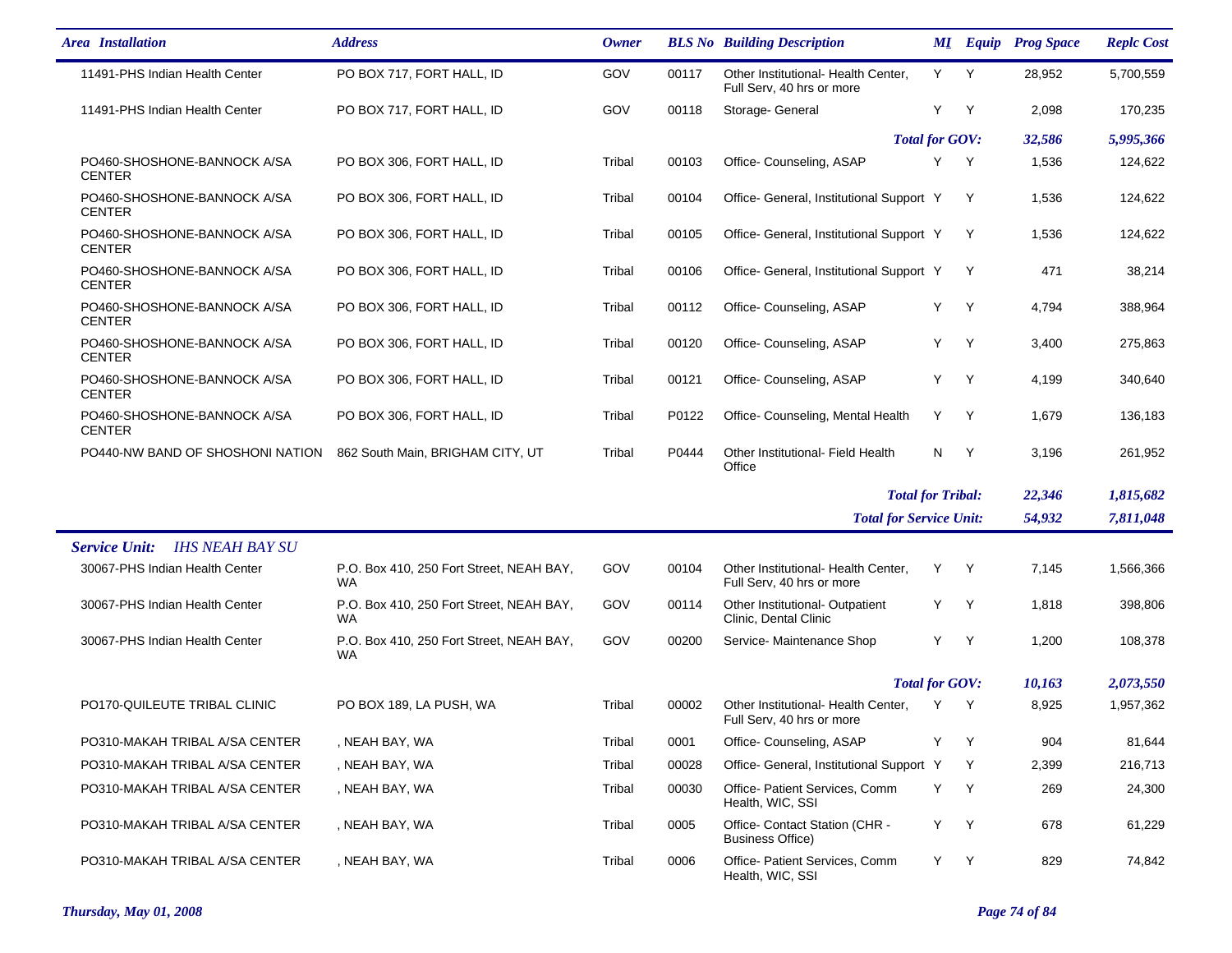| <b>Area</b> Installation                             | <b>Address</b>                                   | Owner  |       | <b>BLS No</b> Building Description                               |     |              | <b>MI</b> Equip Prog Space | <b>Replc Cost</b> |
|------------------------------------------------------|--------------------------------------------------|--------|-------|------------------------------------------------------------------|-----|--------------|----------------------------|-------------------|
| PO310-MAKAH TRIBAL A/SA CENTER                       | , NEAH BAY, WA                                   | Tribal | 0007  | Service- Garage, Government<br>Vehicle                           | Y Y |              | 1,583                      | 143,027           |
| PO290-LOWER ELWHA TRIBAL OP<br><b>CLINIC</b>         | , PORT ANGELES, WA                               | Tribal | 00004 | Other Institutional- Health Center,<br>Full Serv, 40 hrs or more | Y   | Y            | 14,214                     | 3,117,283         |
| PO290-LOWER ELWHA TRIBAL OP<br><b>CLINIC</b>         | , PORT ANGELES, WA                               | Tribal | 0001B | Other Institutional- Outpatient<br>Clinic, Limited Staff         | Y   | Y            | 2,334                      | 511,831           |
| PO290-LOWER ELWHA TRIBAL OP<br><b>CLINIC</b>         | , PORT ANGELES, WA                               | Tribal | 0002  | Other Institutional- Outpatient<br>Clinic, Dental, Trailer       | Y   | Y            | 2,744                      | 601,749           |
| PO290-LOWER ELWHA TRIBAL OP<br><b>CLINIC</b>         | , PORT ANGELES, WA                               | Tribal | 0003  | Office-Counseling, Mental Health                                 | N   | Y            | 4,186                      | 378,104           |
| PO260-JAMESTOWN KLALLAM TRIBAL<br>HS                 | 1033 Old Blyn Highway, SEQUIM, WA                | Tribal | 00004 | Other Institutional- Health Center,<br>Full Serv, 40 hrs or more | Y   | Y            | 5,907                      | 1,379,490         |
| PO260-JAMESTOWN KLALLAM TRIBAL<br>НS                 | 1033 Old Blyn Highway, SEQUIM, WA                | Tribal | 00005 | Other Institutional- Outpatient<br>Clinic, Dental Clinic         | Y   | Y            | 5,455                      | 1,273,960         |
| PO260-JAMESTOWN KLALLAM TRIBAL<br>HS                 | 1033 Old Blyn Highway, SEQUIM, WA                | Tribal | 00006 | Office- General, Institutional Support Y                         |     | Y            | 452                        | 43,468            |
| PO260-JAMESTOWN KLALLAM TRIBAL<br>НS                 | 1033 Old Blyn Highway, SEQUIM, WA                | Tribal | 0002  | Office- General, Institutional Support Y                         |     | Y            | 301                        | 28,972            |
|                                                      |                                                  |        |       | <b>Total for Tribal:</b>                                         |     |              | 51,179                     | 9,893,974         |
|                                                      |                                                  |        |       | <b>Total for Service Unit:</b>                                   |     |              | 61,342                     | 11,967,524        |
| <b>IHS NORTHERN IDAHO SU</b><br><b>Service Unit:</b> |                                                  |        |       |                                                                  |     |              |                            |                   |
| PO280-KOOTENAI TRIBAL HEALTH<br><b>CENTER</b>        | , BONNERS FERRY, ID                              | Tribal | 00001 | Other Institutional- Field Health<br>Station                     | Y   | Y            | 2,854                      | 257,815           |
| PO320-NEZ PERCE TRIBE - NIMIIPUU<br><b>HLT</b>       | PO Box 367, LAPWAI, ID                           | Tribal | 00099 | Other Institutional- Outpatient<br>Clinic, General Practice Bldg | Y   | Y            | 7,066                      | 1,434,891         |
| PO320-NEZ PERCE TRIBE - NIMIIPUU<br>HLT              | PO Box 367, LAPWAI, ID                           | Tribal | 00100 | Other Institutional- Health Center,<br>Full Serv, 40 hrs or more | Y   | Y            | 44,202                     | 8,975,964         |
|                                                      |                                                  |        |       | <b>Total for Tribal:</b>                                         |     |              | 54,122                     | 10,668,670        |
|                                                      |                                                  |        |       | <b>Total for Service Unit:</b>                                   |     |              | 54,122                     | 10,668,670        |
| <b>Service Unit:</b><br><b>IHS PUGET SOUND</b>       |                                                  |        |       |                                                                  |     |              |                            |                   |
| PO490-SAMISH INDIAN NATION                           | 2918 Commercial Av, PO Box 217,<br>ANACORTES, WA | Tribal | 00001 | Other Institutional- Outpatient<br>Clinic, Limited Staff         | Y   | Y            | 839                        | 195,976           |
| PO090-STILLAGUAMISH TRIBAL HLTH<br>CTR.              | 3439 STOLUCKQUAMISH LANE,<br>ARLINGTON, WA       | Tribal | 0002  | Office- Patient Services, Comm<br>Health, WIC, SSI               | Y   | Y            | 3,551                      | 341,550           |
| PO030-MUCKLESHOOT TRIBAL HEALTH<br>CTR               | 39015 SE 172ND AVENUE, AUBURN, WA                | Tribal | 0005  | Other Institutional- Health Center,<br>Full Serv, 40 hrs or more | Y   | <sup>Y</sup> | 95,587                     | 22,322,164        |
| PO500-SNOQUALMIE TRIBE                               | 4480 Tolt Av, CARNATION, WA                      | Tribal | 00001 | Other Institutional- Health Station,<br>Full Serv, 40 hrs or les | Y   | - Y          | 1,200                      | 280,162           |
| PO500-SNOQUALMIE TRIBE                               | 4480 Tolt Av, CARNATION, WA                      | Tribal | 00002 | Other Institutional- Health Station,<br>Full Serv, 40 hrs or les | Y   | <sup>Y</sup> | 1,799                      | 420,115           |
| PO500-SNOQUALMIE TRIBE                               | 4480 Tolt Av, CARNATION, WA                      | Tribal | 00003 | Office- General, Admin Building                                  | Y Y |              | 1,797                      | 172,843           |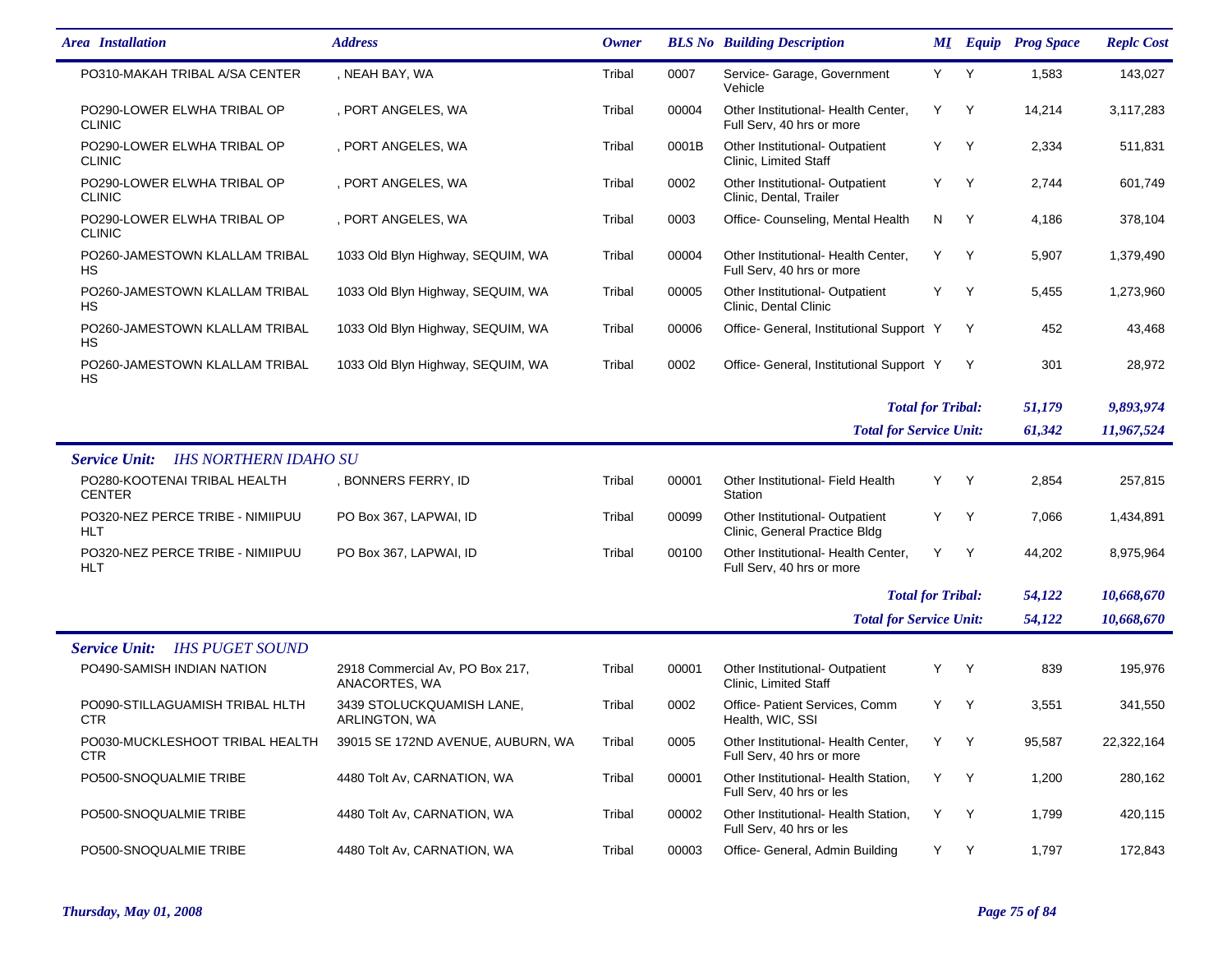| <b>Area</b> Installation                       | <b>Address</b>                                   | <b>Owner</b> |       | <b>BLS No</b> Building Description                               |   |              | <b>MI</b> Equip Prog Space | <b>Replc Cost</b> |
|------------------------------------------------|--------------------------------------------------|--------------|-------|------------------------------------------------------------------|---|--------------|----------------------------|-------------------|
| PO060-SAUK-SUIATTLE TRIBAL HLTH<br><b>STA</b>  | 5318 CHIEF BROWN LANE, DARRINGTON,<br><b>WA</b>  | Tribal       | 00001 | Other Institutional- Health Center.<br>Full Serv, 40 hrs or more | Y | Y            | 2,379                      | 555,561           |
| PO060-SAUK-SUIATTLE TRIBAL HLTH<br><b>STA</b>  | 5318 CHIEF BROWN LANE, DARRINGTON,<br><b>WA</b>  | Tribal       | 00002 | Storage- Health Care Supplies                                    | Y | Y            | 96                         | 9,234             |
| PO060-SAUK-SUIATTLE TRIBAL HLTH<br><b>STA</b>  | 5318 CHIEF BROWN LANE, DARRINGTON,<br><b>WA</b>  | Tribal       | 00003 | Storage- Health Care Supplies                                    | Y | Y            | 96                         | 9,234             |
| PO050-PORT GAMBLE HEALTH CENTER                | 32014 LITTLE BOSTON ROAD NE.<br>KINGSTON, WA     | Tribal       | 0001  | Other Institutional- Health Center,<br>Full Serv, 40 hrs or more | Y | $\mathsf{Y}$ | 7,588                      | 1,772,003         |
| PO050-PORT GAMBLE HEALTH CENTER                | 32014 LITTLE BOSTON ROAD NE.<br>KINGSTON, WA     | Tribal       | 0004  | Office- General, Institutional Support Y                         |   | Y            | 200                        | 19,238            |
| PO050-PORT GAMBLE HEALTH CENTER                | 32014 LITTLE BOSTON ROAD NE,<br>KINGSTON, WA     | Tribal       | 0005  | Other Institutional- ASAP - Group<br>Home                        | Y | Y            | 1,333                      | 128,221           |
| PO050-PORT GAMBLE HEALTH CENTER                | 32014 LITTLE BOSTON ROAD NE,<br>KINGSTON, WA     | Tribal       | 0006  | Other Institutional- Health Center,<br>Full Serv, 40 hrs or more | Y | Y            | 4,698                      | 1,097,133         |
| PO050-PORT GAMBLE HEALTH CENTER                | 32014 LITTLE BOSTON ROAD NE,<br>KINGSTON, WA     | Tribal       | P0007 | Office- Counseling, ASAP                                         | Y | $\mathsf{Y}$ | 4,030                      | 387,673           |
| PO470-TULALIP TRIBAL HEALTH<br><b>CENTER</b>   | 7627 - 41ST AVENUE NW, MARYSVILLE,<br><b>WA</b>  | Tribal       | 00002 | Office- General, Institutional Support Y                         |   | Y            | 1,440                      | 130,082           |
| PO470-TULALIP TRIBAL HEALTH<br><b>CENTER</b>   | 7627 - 41ST AVENUE NW, MARYSVILLE,<br><b>WA</b>  | Tribal       | 00003 | Office- General, Institutional Support Y                         |   | Y            | 600                        | 54,201            |
| PO470-TULALIP TRIBAL HEALTH<br><b>CENTER</b>   | 7627 - 41ST AVENUE NW, MARYSVILLE,<br><b>WA</b>  | Tribal       | 00005 | Office- General, Institutional Support Y                         |   | Y            | 1,960                      | 177,056           |
| PO470-TULALIP TRIBAL HEALTH<br><b>CENTER</b>   | 7627 - 41ST AVENUE NW. MARYSVILLE.<br>WA         | Tribal       | 00007 | Other Institutional- Health Center,<br>Full Serv, 40 hrs or more | Y | Y            | 28,536                     | 6,258,185         |
| PO470-TULALIP TRIBAL HEALTH<br><b>CENTER</b>   | 7627 - 41ST AVENUE NW, MARYSVILLE,<br>WA         | Tribal       | 00300 | Storage- General                                                 | Y | Y            | 1,958                      | 176,902           |
| PO040-NISQUALLY HEALTH CENTER                  | , OLYMPIA, WA                                    | Tribal       | 00003 | Other Institutional- Health Center,<br>Full Serv, 40 hrs or more | Y | Y            | 9,050                      | 2,076,664         |
| PO070-SKOKOMISH TRIBAL HEALTH<br><b>CLINIC</b> | N. 100 TRIBAL CENTER ROAD, SHELTON,<br><b>WA</b> | Tribal       | 00003 | Other Institutional- Health Center,<br>Full Serv, 40 hrs or more | Y | Y            | 8,070                      | 1,851,788         |
| PO07A-SKOKOMISH A/SA TREATMENT<br><b>CTR</b>   | , SHELTON, WA                                    | Tribal       | 00002 | Office- Counseling, ASAP                                         | Y | Y            | 2,187                      | 206,708           |
| PO080-SQUAXIN ISLAND HEALTH<br><b>CENTER</b>   | SE 90 KLAH-CH-MIN DRIVE, SHELTON, WA             | Tribal       | 0005  | Other Institutional- Health Center,<br>Full Serv, 40 hrs or more | Y | Y            | 8,300                      | 1,904,565         |
| PO080-SQUAXIN ISLAND HEALTH<br><b>CENTER</b>   | SE 90 KLAH-CH-MIN DRIVE, SHELTON, WA             | Tribal       | 0006  | Office- General, Institutional Support Y                         |   | в            | 1,100                      | 103,968           |
| PO360-SUQUAMISH TRIBAL COUNCIL                 | PO Box 1228, SUQUAMISH, WA                       | Tribal       | 00001 | Office- General, Institutional Support Y                         |   |              | 2,349                      | 222,010           |
| PO360-SUQUAMISH TRIBAL COUNCIL                 | PO Box 1228, SUQUAMISH, WA                       | Tribal       | 00002 | Office- General, Institutional Support Y                         |   | Y            | 1,513                      | 143,032           |
| PO360-SUQUAMISH TRIBAL COUNCIL                 | PO Box 1228, SUQUAMISH, WA                       | Tribal       | 00003 | Office- General, Institutional Support Y                         |   | Y            | 1,700                      | 160,678           |
| PO360-SUQUAMISH TRIBAL COUNCIL                 | PO Box 1228, SUQUAMISH, WA                       | Tribal       | 00005 | Office- General, Institutional Support Y                         |   | Y            | 1,302                      | 123,051           |
| PO360-SUQUAMISH TRIBAL COUNCIL                 | PO Box 1228, SUQUAMISH, WA                       | Tribal       | 0004  | Office- General, Institutional Support Y                         |   | Y            | 2,899                      | 273,976           |
|                                                |                                                  |              |       | <b>Total for Tribal:</b>                                         |   |              | 198,157                    | 41,573,973        |
|                                                |                                                  |              |       | <b>Total for Service Unit:</b>                                   |   |              | 198,157                    | 41,573,973        |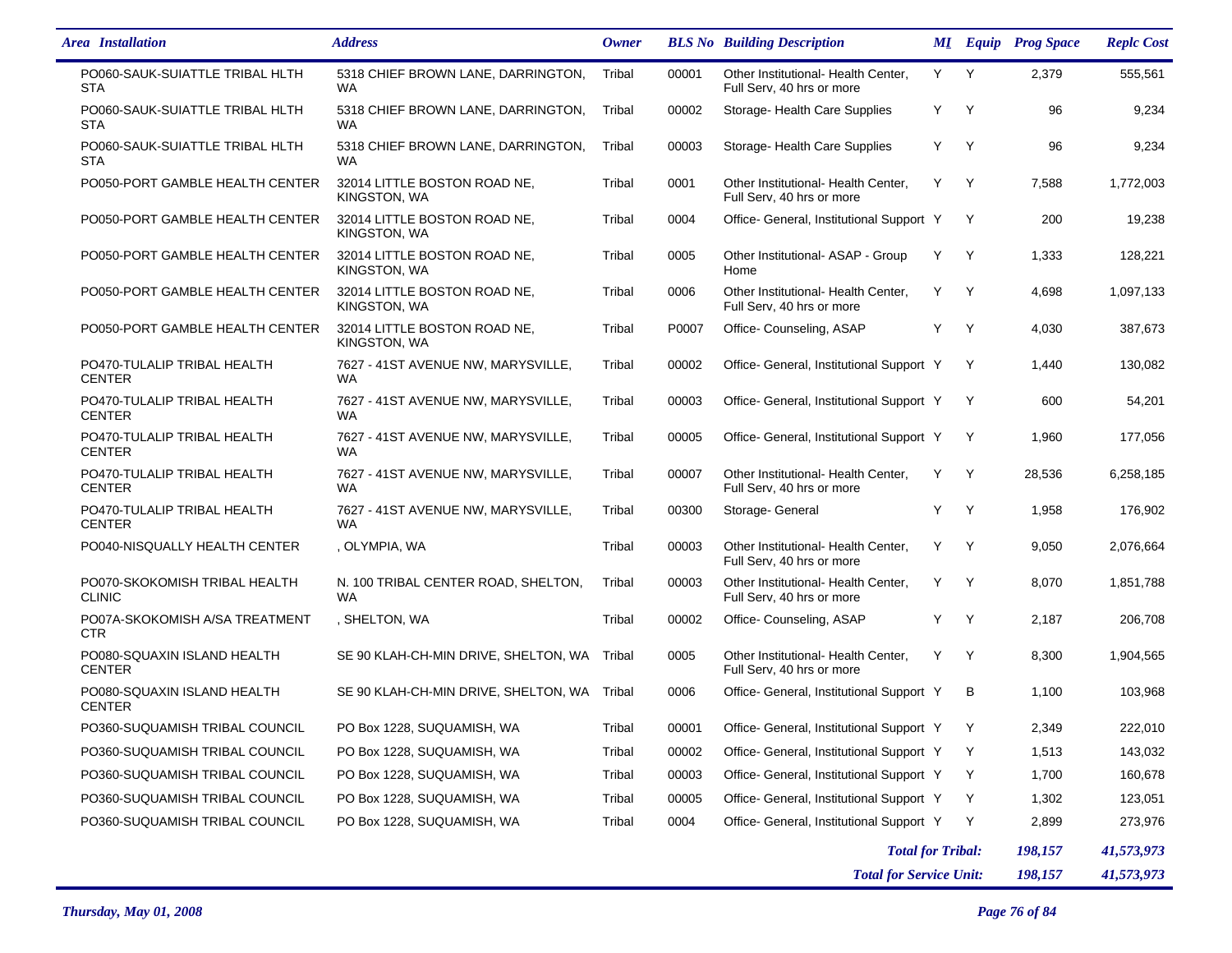| <b>Area</b> Installation                           | <b>Address</b>                                   | <b>Owner</b> |       | <b>BLS No</b> Building Description                               |                          |              | <b>MI</b> Equip Prog Space | <b>Replc Cost</b> |
|----------------------------------------------------|--------------------------------------------------|--------------|-------|------------------------------------------------------------------|--------------------------|--------------|----------------------------|-------------------|
| <b>IHS WARM SPRINGS SU</b><br><b>Service Unit:</b> |                                                  |              |       |                                                                  |                          |              |                            |                   |
| 11542-PHS Indian Health Center                     | PO BOX 1209-1270 KOT-NUM RD, WARM<br>SPRINGS, OR | GOV          | 00040 | Service- Garage, Government<br>Vehicle                           | Y                        | $\mathsf{Y}$ | 576                        | 51,531            |
| 11542-PHS Indian Health Center                     | PO BOX 1209-1270 KOT-NUM RD, WARM<br>SPRINGS, OR | GOV          | 00108 | Other Institutional- Outpatient<br>Clinic, General Practice Bldg | Y.                       | $\mathsf{Y}$ | 2,592                      | 562,971           |
|                                                    |                                                  |              |       |                                                                  | <b>Total for GOV:</b>    |              | 3,168                      | 614,502           |
| 03306-IHS IND HEALTH CENTER                        | PO BOX 1209-1270 KOT-NUM RD, WARM<br>SPRINGS, OR | Lease        | None  | Other Institutional- Health Center,<br>Full Serv, 40 hrs or more | Y                        | $\mathsf{Y}$ | 36,645                     | 7,962,123         |
|                                                    |                                                  |              |       |                                                                  | <b>Total for Lease:</b>  |              | 36,645                     | 7,962,123         |
| PO110-BURNS PAIUTE GENERAL<br><b>COUNCIL</b>       | , BURNS, OR                                      | Tribal       | 00002 | Other Institutional- Outpatient<br>Clinic, Limited Staff         | Y.                       | $\mathsf{Y}$ | 4,300                      | 943,043           |
| PO110-BURNS PAIUTE GENERAL<br><b>COUNCIL</b>       | , BURNS, OR                                      | Tribal       | 00003 | Service- Educational /Training                                   | Y                        | $\mathsf{Y}$ | 4,998                      | 451,492           |
| PO220-WARM SPRINGS TRIBAL A/SA<br><b>CTR</b>       | , WARM SPRINGS, OR                               | Tribal       | 00001 | Office-Counseling, ASAP                                          | Y.                       | Y            | 11,314                     | 1,012,582         |
| PO220-WARM SPRINGS TRIBAL A/SA<br><b>CTR</b>       | , WARM SPRINGS, OR                               | Tribal       | 00038 | Other Institutional- Health Center,<br>Full Serv, 40 hrs or more | Y Y                      |              | 11,739                     | 2,550,690         |
|                                                    |                                                  |              |       |                                                                  | <b>Total for Tribal:</b> |              | 32,351                     | 4,957,807         |
|                                                    |                                                  |              |       | <b>Total for Service Unit:</b>                                   |                          |              | 72,164                     | 13,534,432        |
| <b>IHS WELLPINIT SU</b><br><b>Service Unit:</b>    |                                                  |              |       |                                                                  |                          |              |                            |                   |
| 11553-PHS Indian Health Center                     | P.O. Box 357, 6205 Agency Loop,<br>WELLPINIT, WA | GOV          | 00005 | Other Institutional- Health Center,<br>Full Serv, 40 hrs or more | Y                        | Y            | 23,151                     | 5,077,110         |
| 11553-PHS Indian Health Center                     | P.O. Box 357, 6205 Agency Loop,<br>WELLPINIT, WA | GOV          | 00006 | Storage- Equipment                                               | Y                        | Y            | 2,410                      | 217,728           |
| 11553-PHS Indian Health Center                     | P.O. Box 357, 6205 Agency Loop,<br>WELLPINIT, WA | GOV          | 0T107 | Office- General, Institutional Support Y                         |                          | Y            | 1,148                      | 251,671           |
|                                                    |                                                  |              |       |                                                                  | <b>Total for GOV:</b>    |              | 26,709                     | 5,546,509         |
| PO270-KALISPEL TRIBAL HEALTH<br><b>STATION</b>     | LE CLERC ROAD, USK, WA                           | Tribal       | 00003 | Other Institutional- Health Center,<br>Full Serv, 40 hrs or more | Y                        | <b>Y</b>     | 4,078                      | 894,355           |
| PO270-KALISPEL TRIBAL HEALTH<br><b>STATION</b>     | LE CLERC ROAD, USK, WA                           | Tribal       | 0002  | Other Institutional- Health Station,<br>Full Serv, 40 hrs or les | Y                        | Y            | 802                        | 175,888           |
| PO350-SPOKANE TRIBE                                | PO BOX 540, WELLPINIT, WA                        | Tribal       | 00005 | Office- General, Institutional Support Y                         |                          | Y            | 1,345                      | 121,500           |
| PO350-SPOKANE TRIBE                                | PO BOX 540, WELLPINIT, WA                        | Tribal       | 0002  | Office-Counseling, ASAP                                          | Y Y                      |              | 1,480                      | 133,650           |
| PO350-SPOKANE TRIBE                                | PO BOX 540, WELLPINIT, WA                        | Tribal       | 0003  | Office- Patient Services, Comm<br>Health, WIC, SSI               | Y Y                      |              | 9,759                      | 881,602           |
| PO350-SPOKANE TRIBE                                | PO BOX 540, WELLPINIT, WA                        | Tribal       | 0004  | Storage- General                                                 | Y                        | Y            | 280                        | 25,294            |
|                                                    |                                                  |              |       |                                                                  | <b>Total for Tribal:</b> |              | 17,744                     | 2,232,289         |
|                                                    |                                                  |              |       | <b>Total for Service Unit:</b>                                   |                          |              | 44,453                     | 7,778,798         |

*Service Unit: IHS WESTERN OREGON SU*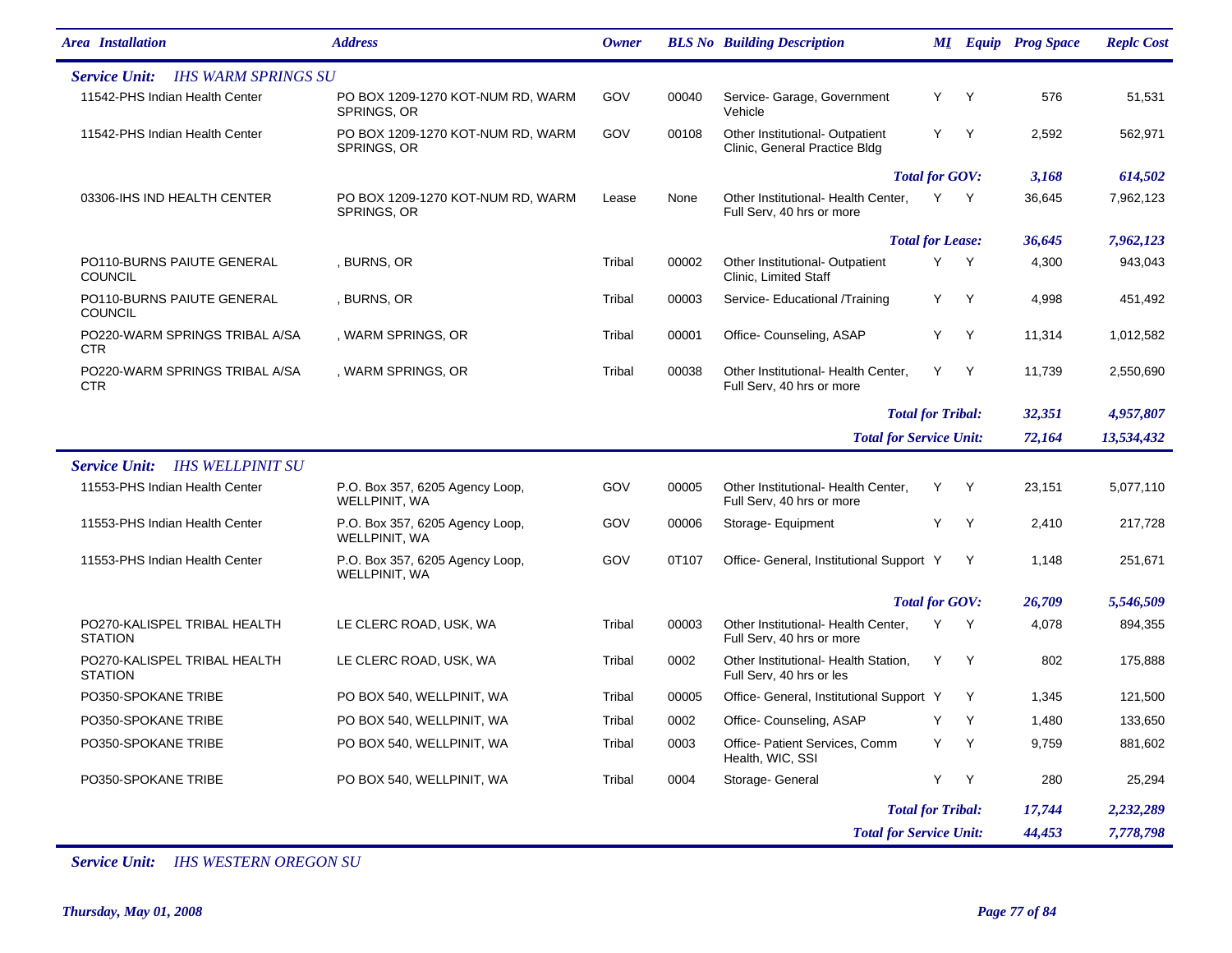| <b>Area</b> Installation                    | <b>Address</b>                                 | Owner  |       | <b>BLS No</b> Building Description                               |                          |              | <b>MI</b> Equip Prog Space | <b>Replc Cost</b> |
|---------------------------------------------|------------------------------------------------|--------|-------|------------------------------------------------------------------|--------------------------|--------------|----------------------------|-------------------|
| 11540-PHS Indian Health Center              | 3750 Chemawa Road N.E., CHEMAWA<br>(Salem), OR | GOV    | 00010 | Other Institutional- Outpatient<br>Clinic, Dental, Trailer       | Y -                      | Y            | 1,960                      | 425,703           |
| 11540-PHS Indian Health Center              | 3750 Chemawa Road N.E., CHEMAWA<br>(Salem), OR | GOV    | 00020 | Storage- General                                                 | Y                        | Y            | 2,416                      | 216,194           |
| 11540-PHS Indian Health Center              | 3750 Chemawa Road N.E., CHEMAWA<br>(Salem), OR | GOV    | 00022 | Other Institutional- Health Center,<br>Full Serv, 40 hrs or more | Y.                       | Y            | 23,741                     | 5,158,453         |
|                                             |                                                |        |       |                                                                  | <b>Total for GOV:</b>    |              | 28,117                     | 5,800,350         |
| PO120-GRAND RONDE HEALTH CENTER             | 9615 GRAND AV, GRANDE RONDE, OR                | Tribal | 00007 | Other Institutional- Outpatient<br>Clinic, General Practice Bldg | Y.                       | Y            | 30,552                     | 6,700,428         |
| PO130-SILETZ TRIBAL HEALTH CLINIC           | , SILETZ, OR                                   | Tribal | 0001  | Other Institutional- Health Center,<br>Full Serv, 40 hrs or more | Y                        | Y            | 13,835                     | 3,034,185         |
| PO130-SILETZ TRIBAL HEALTH CLINIC           | , SILETZ, OR                                   | Tribal | 0002  | Office- Patient Services, Comm<br>Health, WIC, SSI               | Y                        | Y            | 2,575                      | 232,612           |
| PO130-SILETZ TRIBAL HEALTH CLINIC           | , SILETZ, OR                                   | Tribal | 0003  | Other Institutional- Outpatient<br>Clinic, Therapy, Physical     | Y                        | Y            | 881                        | 193,214           |
| PO130-SILETZ TRIBAL HEALTH CLINIC           | , SILETZ, OR                                   | Tribal | 0004  | Office-Counseling, ASAP                                          | Y                        | Y            | 4,207                      | 380,038           |
|                                             |                                                |        |       |                                                                  | <b>Total for Tribal:</b> |              | 52,050                     | 10,540,477        |
|                                             |                                                |        |       | <b>Total for Service Unit:</b>                                   |                          |              | 80,167                     | 16,340,827        |
| <b>Service Unit:</b><br>IHS YAKIMA SU       |                                                |        |       |                                                                  |                          |              |                            |                   |
| 19712-PHS Indian Health Center              | 401 Buster Road, TOPPENISH, WA                 | GOV    | 00020 | Office- General, Admin Building                                  | Y                        | Y            | 7,400                      | 655,837           |
| 19712-PHS Indian Health Center              | 401 Buster Road, TOPPENISH, WA                 | GOV    | 00021 | Storage- Health Care Supplies                                    | Y                        | Y            | 728                        | 64,520            |
| 19712-PHS Indian Health Center              | 401 Buster Road, TOPPENISH, WA                 | GOV    | 00022 | Storage- General                                                 | Y                        | Y            | 3,228                      | 286,087           |
| 19712-PHS Indian Health Center              | 401 Buster Road, TOPPENISH, WA                 | GOV    | 00027 | Other Institutional- Health Center,<br>Full Serv, 40 hrs or more | Y                        | Y            | 40,416                     | 8,696,137         |
| 41249-White Swan Dental Trailer             | Signal Peak Road, WHITE SWAN, WA               | GOV    | 00001 | Other Institutional- Outpatient<br>Clinic, Dental Clinic         | Y                        | Y            | 1,775                      | 389,131           |
|                                             |                                                |        |       |                                                                  | <b>Total for GOV:</b>    |              | 53,547                     | 10,091,712        |
| PO410-YAKAMA TRIBAL HEALTH                  | PO BOX 151, TOPPENISH, WA                      | Tribal | 00001 | Office- General, Institutional Support Y                         |                          | Y            | 500                        | 44,331            |
| PO410-YAKAMA TRIBAL HEALTH                  | PO BOX 151, TOPPENISH, WA                      | Tribal | 00002 | Other Institutional- ASAP - Group<br>Home                        | Y                        | Y            | 3,696                      | 327,694           |
| PO410-YAKAMA TRIBAL HEALTH                  | PO BOX 151, TOPPENISH, WA                      | Tribal | 0003  | Office- Patient Services, Comm<br>Health, WIC, SSI               | Y                        | Y            | 800                        | 70,894            |
| PO41A-APAS GOUDY COMMUNITY<br><b>CENTER</b> | , WAPATO, WA                                   | Tribal | 00004 | Office- Contact Station (CHR -<br><b>Business Office)</b>        | Y                        | <sup>Y</sup> | 1,585                      | 143,180           |
| PO41B-WHITE SWAN HEALTH CLINIC              | , WHITE SWAN, WA                               | Tribal | 0003  | Other Institutional- Outpatient<br>Clinic, Limited Staff         | Y Y                      |              | 2,700                      | 592,143           |
| PO41B-WHITE SWAN HEALTH CLINIC              | , WHITE SWAN, WA                               | Tribal | 0005  | Service- Ambulance                                               | Y                        | Y            | 2,300                      | 207,770           |
|                                             |                                                |        |       |                                                                  | <b>Total for Tribal:</b> |              | 11,581                     | 1,386,012         |
|                                             |                                                |        |       | <b>Total for Service Unit:</b>                                   |                          |              | 65,128                     | 11,477,724        |

*Service Unit: KLAMATH TRIBE*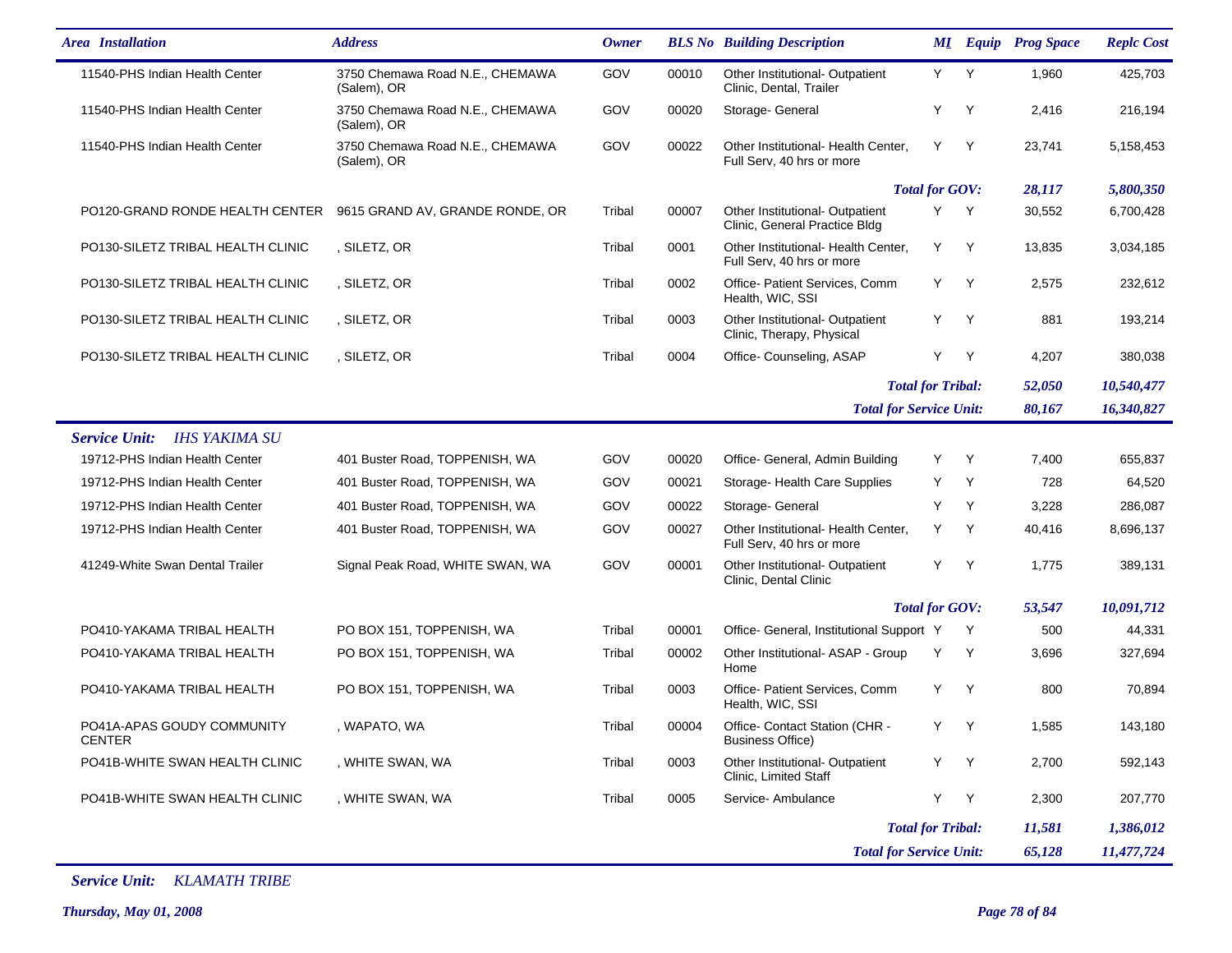| <b>Area</b> Installation                       | <b>Address</b>                                  | <b>Owner</b> |       | <b>BLS No</b> Building Description                                   |     |              | <b>MI</b> Equip Prog Space | <b>Replc Cost</b> |
|------------------------------------------------|-------------------------------------------------|--------------|-------|----------------------------------------------------------------------|-----|--------------|----------------------------|-------------------|
| PO16A-CHILOQUIN TRIBAL HEALTH<br><b>CENTER</b> | , CHILOQUIN, OR                                 | Tribal       | 00004 | Other Institutional- Health Station,<br>Full Serv, 40 hrs or les     | Y.  | Y            | 1,800                      | 391,107           |
| PO16A-CHILOQUIN TRIBAL HEALTH<br><b>CENTER</b> | , CHILOQUIN, OR                                 | Tribal       | 00005 | Other Institutional- Health Center,<br>Full Serv, 40 hrs or more     | Y   | Y            | 16,549                     | 3,595,750         |
| PO160-KLAMATH FALLS HEALTH ADMIN               | , KLAMATH FALLS, OR                             | Tribal       | 0002  | Office- General, Institutional Support Y                             |     | Y            | 14,612                     | 1,283,303         |
|                                                |                                                 |              |       | <b>Total for Tribal:</b>                                             |     |              | 32,961                     | 5,270,160         |
|                                                |                                                 |              |       | <b>Total for Service Unit:</b>                                       |     |              | 32,961                     | 5,270,160         |
| <b>Service Unit:</b>                           | NORTHWEST WASHINGTON, MULTI-TRIBE SU            |              |       |                                                                      |     |              |                            |                   |
| PO300-LUMMI BUSINESS COUNCIL                   | 2616 Kwina Road, BELLINGHAM, WA                 | Tribal       | 0002  | Office- Patient Services, Comm<br>Health, WIC, SSI                   | Y   | Y            | 5,834                      | 527,012           |
| PO300-LUMMI BUSINESS COUNCIL                   | 2616 Kwina Road, BELLINGHAM, WA                 | Tribal       | NW001 | Other Institutional- Health Center,<br>Full Serv, 40 hrs or more     | Y   | Y            | 14,698                     | 3,223,487         |
| PO300-LUMMI BUSINESS COUNCIL                   | 2616 Kwina Road, BELLINGHAM, WA                 | Tribal       | NW002 | Storage- Health Care Supplies                                        | Y   | Y            | 151                        | 13,608            |
| PO300-LUMMI BUSINESS COUNCIL                   | 2616 Kwina Road, BELLINGHAM, WA                 | Tribal       | NW01A | Other Institutional- Outpatient<br>Clinic, General Practice Bldg     | Y   | $\mathsf{Y}$ | 4,917                      | 1,078,424         |
| PO140-NOOKSACK TRIBAL HEALTH<br><b>CENTER</b>  | PO BOX 648, EVERSON, WA                         | Tribal       | 00002 | Other Institutional- ASAP - Group<br>Home                            | Y   | Y            | 2,500                      | 240,474           |
| PO140-NOOKSACK TRIBAL HEALTH<br><b>CENTER</b>  | PO BOX 648, EVERSON, WA                         | Tribal       | 00003 | Other Institutional- Health Center,<br>Full Serv, 40 hrs or more     | Y   | Y            | 5,313                      | 1,240,729         |
| PO140-NOOKSACK TRIBAL HEALTH<br><b>CENTER</b>  | PO BOX 648, EVERSON, WA                         | Tribal       | 00004 | Other Institutional- ASAP - Group<br>Home                            | Y   | Y            | 3,000                      | 288,569           |
| PO370-SWINOMISH INDIAN SENATE                  | , LA CONNER, WA                                 | Tribal       | 00002 | Other Institutional- Health Center,<br>Full Serv, 40 hrs or more     | Y   | Y            | 6,507                      | 1,427,065         |
| PO370-SWINOMISH INDIAN SENATE                  | , LA CONNER, WA                                 | Tribal       | 00006 | Office- General, Institutional Support Y                             |     | Y            | 1,608                      | 145,258           |
| PO370-SWINOMISH INDIAN SENATE                  | , LA CONNER, WA                                 | Tribal       | 00007 | Office- Counseling, ASAP                                             | Y   | Y            | 3,294                      | 297,526           |
| PO370-SWINOMISH INDIAN SENATE                  | , LA CONNER, WA                                 | Tribal       | NW005 | Other Institutional- Outpatient<br>Clinic, Dental Clinic             | Y   | Y            | 2,784                      | 610,565           |
| PO020-UPPER SKAGIT TRIBAL HLTH<br><b>CTR</b>   | 25959 COMMUNITY PLAZA WAY, SEDRO<br>WOOLLEY, WA | Tribal       | 00003 | Other Institutional- Health Center,<br>Full Serv, 40 hrs or more     | Y   | Y            | 3,880                      | 850,932           |
|                                                |                                                 |              |       | <b>Total for Tribal:</b>                                             |     |              | 54,486                     | 9,943,649         |
|                                                |                                                 |              |       | <b>Total for Service Unit:</b>                                       |     |              | 54,486                     | 9,943,649         |
| <b>Service Unit:</b><br>PORTLAND, UNDESIG      |                                                 |              |       |                                                                      |     |              |                            |                   |
| 41217-HEALING LODGE OF THE SEVEN<br>NAT        | EAST 5600 8TH AVENUE, SPOKANE, WA               | GOV          | 00001 | Other Institutional-YRTC - Youth<br><b>Regional Treatment Center</b> | Y Y |              | 7,586                      | 1,277,884         |
| 41217-HEALING LODGE OF THE SEVEN<br>NAT        | EAST 5600 8TH AVENUE, SPOKANE, WA               | <b>GOV</b>   | 00002 | Other Institutional-YRTC - Youth<br><b>Regional Treatment Center</b> | Y Y |              | 19,077                     | 3,213,743         |
| 41217-HEALING LODGE OF THE SEVEN<br><b>NAT</b> | EAST 5600 8TH AVENUE, SPOKANE, WA               | <b>GOV</b>   | 00003 | Other Institutional-YRTC - Youth<br><b>Regional Treatment Center</b> | Y Y |              | 4,336                      | 730,479           |
|                                                |                                                 |              |       | <b>Total for GOV:</b><br>31,000                                      |     |              |                            | 5,222,106         |
| PO46A-RESIDENTIAL TREATMENT CTR                | , FORT HALL, ID                                 | Tribal       | 00118 | Other Institutional- ASAP - Group<br>Home                            | Y Y |              | 3,811                      | 309,201           |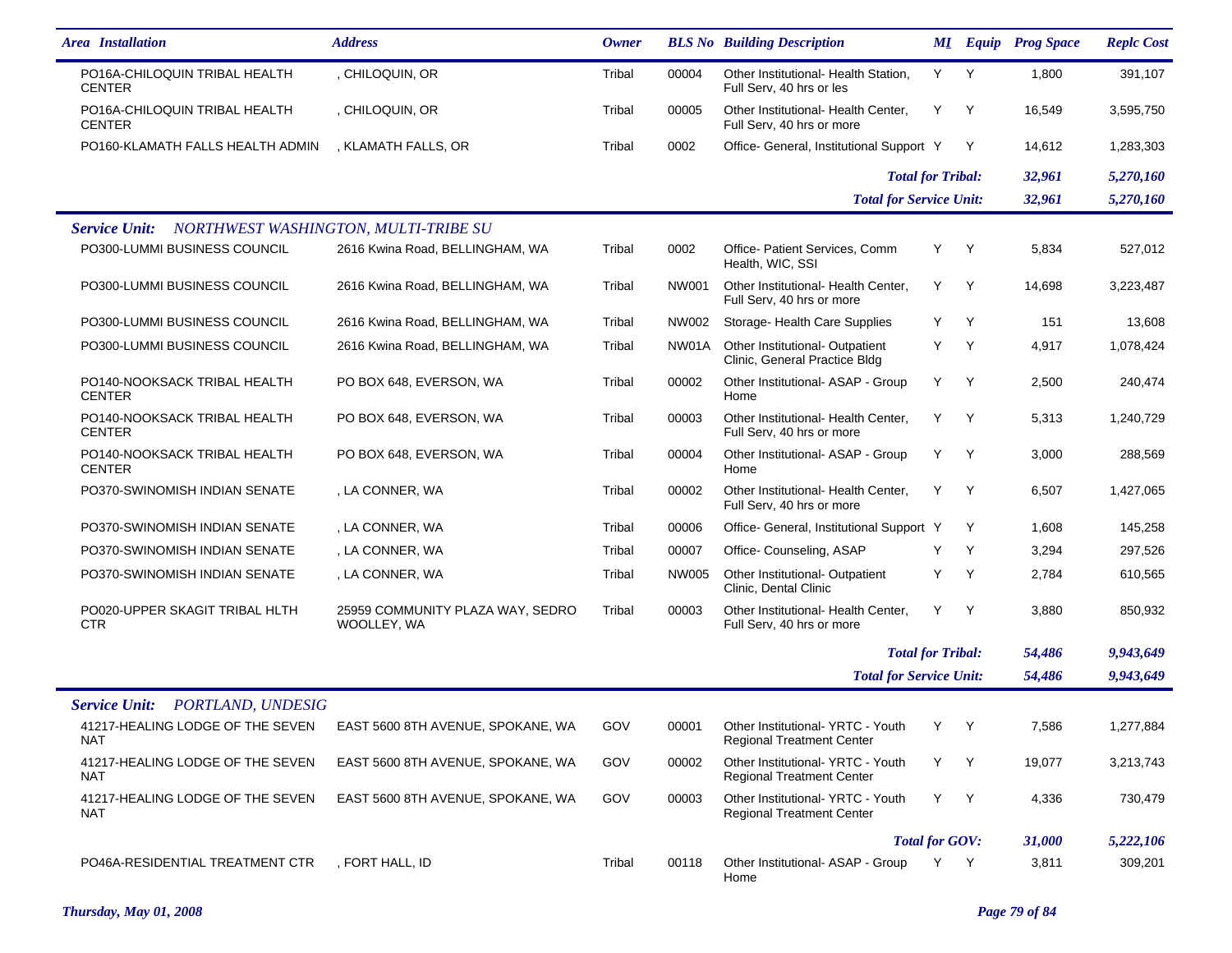| <b>Area</b> Installation                                | <b>Address</b>                                    | <b>Owner</b> |       | <b>BLS No</b> Building Description                               |     |   | <b>MI</b> Equip Prog Space | <b>Replc Cost</b> |
|---------------------------------------------------------|---------------------------------------------------|--------------|-------|------------------------------------------------------------------|-----|---|----------------------------|-------------------|
| PO08A-SQUAXIN ISLAND - ELMA GRP<br><b>HOME</b>          | , ELMA, WA                                        | Tribal       | 0004  | Other Institutional- ASAP - Group<br>Home                        | Y   | Y | 10,669                     | 1,026,247         |
| PO08A-SQUAXIN ISLAND - ELMA GRP<br><b>HOME</b>          | , ELMA, WA                                        | Tribal       | 0005  | Office- General, Institutional Support Y                         |     | в | 2,772                      | 266,638           |
| PO08A-SQUAXIN ISLAND - ELMA GRP<br><b>HOME</b>          | , ELMA, WA                                        | Tribal       | 0006  | Office- General, Institutional Support Y                         |     | Y | 1,663                      | 159,992           |
|                                                         |                                                   |              |       | <b>Total for Tribal:</b>                                         |     |   | 18,915                     | 1,762,078         |
|                                                         |                                                   |              |       | <b>Total for Service Unit:</b>                                   |     |   | 49,915                     | 6,984,184         |
| <b>Service Unit:</b><br>PUYALLUP, MULTI-TRIBE SU        |                                                   |              |       |                                                                  |     |   |                            |                   |
| PO450-PUYALLUP TRIBAL HEALTH<br><b>CENTER</b>           | 2209 EAST 32ND ST., BLDG. 2, TACOMA,<br><b>WA</b> | Tribal       | 00020 | Other Institutional- Health Center,<br>Full Serv, 40 hrs or more | Y   | Y | 42,330                     | 9,713,234         |
| PO450-PUYALLUP TRIBAL HEALTH<br><b>CENTER</b>           | 2209 EAST 32ND ST., BLDG. 2, TACOMA,<br><b>WA</b> | Tribal       | 0003  | Other Institutional- ASAP - Group<br>Home                        | Y   | Y | 18,603                     | 1,758,295         |
| PO450-PUYALLUP TRIBAL HEALTH<br><b>CENTER</b>           | 2209 EAST 32ND ST., BLDG. 2, TACOMA,<br><b>WA</b> | Tribal       | 0004  | Office- Patient Services, Comm<br>Health, WIC, SSI               | Y   | Y | 20,490                     | 1,936,648         |
|                                                         |                                                   |              |       | <b>Total for Tribal:</b>                                         |     |   | 81,423                     | 13,408,177        |
|                                                         |                                                   |              |       | <b>Total for Service Unit:</b>                                   |     |   | 81,423                     | 13,408,177        |
| SOUTHERN OREGON, MULTI-TRIBE SU<br><b>Service Unit:</b> |                                                   |              |       |                                                                  |     |   |                            |                   |
| PO210-COOS TRIBAL HEALTH STATION                        | 1245 Fulton Av., COOS BAY, OR                     | Tribal       | 0004  | Office- General, Institutional Support Y                         |     | Y | 3,509                      | 316,966           |
| PO210-COOS TRIBAL HEALTH STATION                        | 1245 Fulton Av,, COOS BAY, OR                     | Tribal       | 0005  | Other Institutional- Health Center.<br>Full Serv, 40 hrs or more | Y   | Y | 4,573                      | 1,002,915         |
| PO210-COOS TRIBAL HEALTH STATION                        | 1245 Fulton Av,, COOS BAY, OR                     | Tribal       | 0006  | Other Institutional- Field Health<br>Station                     | Y   | Y | 1,231                      | 111,238           |
| PO210-COOS TRIBAL HEALTH STATION                        | 1245 Fulton Av., COOS BAY, OR                     | Tribal       | 0007  | Service- Educational /Training                                   | N   | Y | 960                        | 86,685            |
| PO210-COOS TRIBAL HEALTH STATION                        | 1245 Fulton Av., COOS BAY, OR                     | Tribal       | 0008  | Service- Educational /Training                                   | N   | Y | 1,799                      | 162,530           |
| PO230-COQUILLE TRIBAL HEALTH<br><b>CENTER</b>           | PO Box 3190, COOS BAY, OR                         | Tribal       | 0003  | Other Institutional- Health Center,<br>Full Serv, 40 hrs or more | Y.  | Y | 7,629                      | 1,673,089         |
| PO230-COQUILLE TRIBAL HEALTH<br><b>CENTER</b>           | PO Box 3190, COOS BAY, OR                         | Tribal       | 0004  | Other Institutional- Outpatient<br>Clinic, Therapy, Recreational | Y   | Y | 4,304                      | 943,920           |
| PO13A-EUGENE FIELD OFFICE                               | 1140 WILLAGILLESPIE RD, SU 18,<br>EUGENE, OR      | Tribal       | 00001 | Office- Contact Station (CHR -<br><b>Business Office)</b>        | N   | Y | 108                        | 9,720             |
| PO13B-SALEM FIELD OFFICE                                | 3789 RIVER RD, SUITE D, KEIZER, OR                | Tribal       | 00001 | Office- Contact Station (CHR -<br><b>Business Office)</b>        | N   | Y | 108                        | 9,720             |
| PO240-COW CREEK OP CLINIC                               | , ROSEBURG, OR                                    | Tribal       | 00003 | Other Institutional- Outpatient<br>Clinic, General Practice Bldg | Y Y |   | 9,375                      | 2,056,053         |
|                                                         |                                                   |              |       | <b>Total for Tribal:</b>                                         |     |   | 33,595                     | 6,372,836         |
|                                                         |                                                   |              |       | <b>Total for Service Unit:</b>                                   |     |   | 33,595                     | 6,372,836         |
| TAHOLAH, MULTI-TRIBE SU<br><b>Service Unit:</b>         |                                                   |              |       |                                                                  |     |   |                            |                   |
| PO400-HOH TRIBAL BUSINESS<br>COMMITTEE                  | , FORKS, WA                                       | Tribal       | 00002 | Office- Contact Station (CHR -<br><b>Business Office)</b>        | Y   | Y | 2,199                      | 198,655           |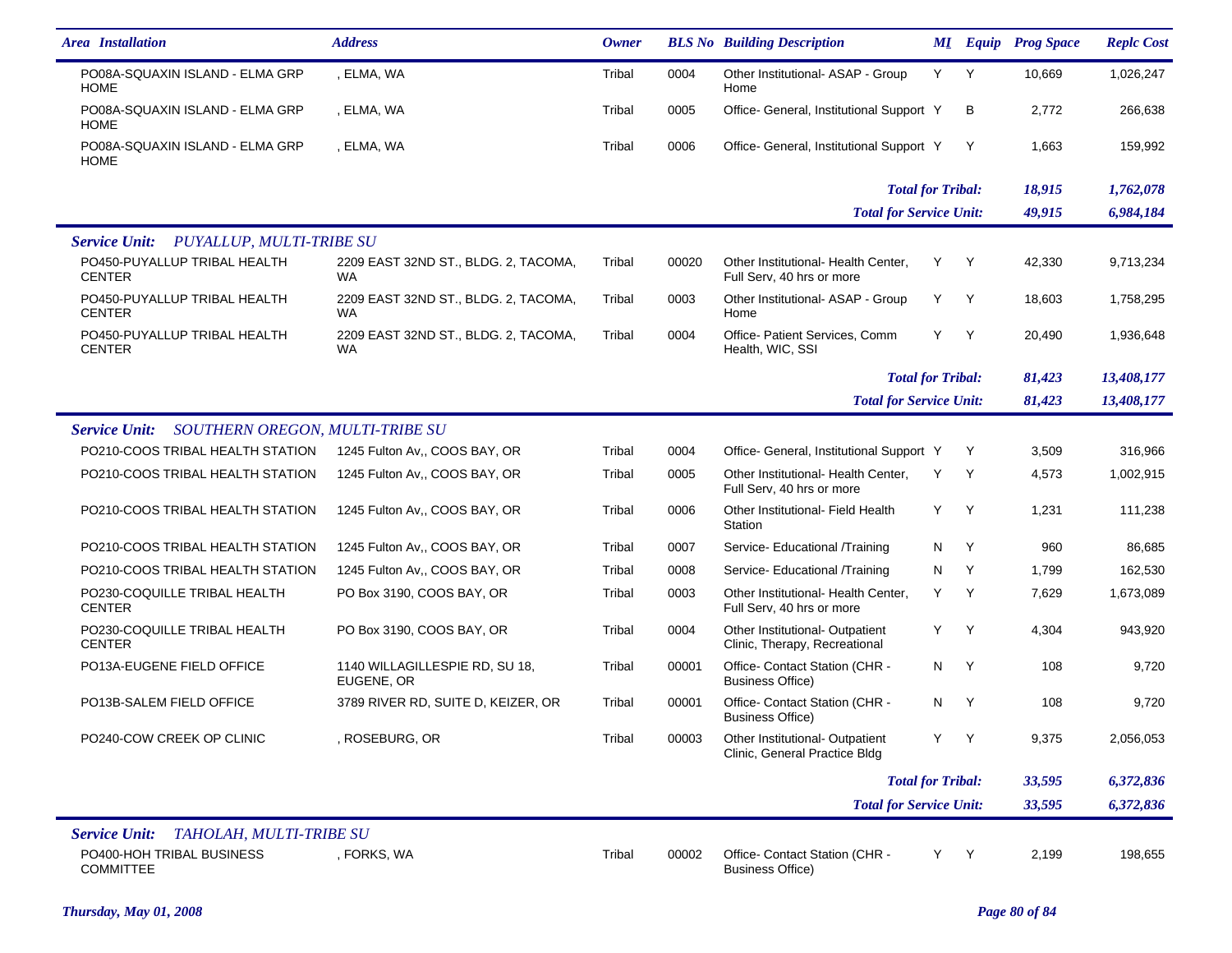| <b>Area</b> Installation                                     | <b>Address</b>                                  | <b>Owner</b> |       | <b>BLS No</b> Building Description                               |     | <b>MI</b> Equip | <b>Prog Space</b> | <b>Replc Cost</b> |
|--------------------------------------------------------------|-------------------------------------------------|--------------|-------|------------------------------------------------------------------|-----|-----------------|-------------------|-------------------|
| PO480-COWLITZ TRIBAL HEALTH<br><b>PROGRAM</b>                | 1055 9th Av North, PO Box 2547,<br>LONGVIEW, WA | Tribal       | 00001 | Other Institutional- Field Health<br>Station                     | Y.  | Y               | 4,928             | 445,169           |
| PO150-CHEHALIS INDIAN HEALTH<br><b>CLINIC</b>                | PO BOX 536, OAKVILLE, WA                        | Tribal       | 00001 | Office- Counseling, ASAP                                         | Y   | Y               | 4,148             | 392,084           |
| PO150-CHEHALIS INDIAN HEALTH<br><b>CLINIC</b>                | PO BOX 536, OAKVILLE, WA                        | Tribal       | 00003 | Other Institutional- Health Center,<br>Full Serv, 40 hrs or more | Y   | Y               | 15,596            | 3,578,677         |
| PO330-QUINAULT HEALTH CENTER                                 | PO Box 219, TAHOLAH, WA                         | Tribal       | 00008 | Other Institutional- Health Center.<br>Full Serv, 40 hrs or more | Y   | $\mathsf{Y}$    | 3,465             | 759,851           |
| PO330-QUINAULT HEALTH CENTER                                 | PO Box 219, TAHOLAH, WA                         | Tribal       | 00279 | Office- General, Institutional Support Y                         |     | Y               | 1,524             | 137,634           |
| PO330-QUINAULT HEALTH CENTER                                 | PO Box 219, TAHOLAH, WA                         | Tribal       | P0009 | Other Institutional- Health Center.<br>Full Serv, 40 hrs or more | Υ   | Y               | 28,471            | 6,244,018         |
| PO340-SHOALWATER BAY TRIBAL HLTH<br><b>CTR</b>               | PO BOX 134, TOKELAND, WA                        | Tribal       | 00003 | Office- General, Institutional Support Y                         |     | Y               | 13,116            | 1,184,801         |
|                                                              |                                                 |              |       | <b>Total for Tribal:</b>                                         |     |                 | 73,446            | 12,940,889        |
|                                                              |                                                 |              |       | <b>Total for Service Unit:</b>                                   |     |                 | 73,446            | 12,940,889        |
| <b>UMATILLA, CONFEDERATED TRIBES</b><br><b>Service Unit:</b> |                                                 |              |       |                                                                  |     |                 |                   |                   |
| PO380-UMATILLA TRIBAL HEALTH<br><b>CENTER</b>                | , PENDLETON, OR                                 | Tribal       | 0001  | Other Institutional- Health Center.<br>Full Serv, 40 hrs or more | Y - | Y               | 23,177            | 5,083,000         |
|                                                              |                                                 |              |       | <b>Total for Tribal:</b>                                         |     |                 | 23,177            | 5,083,000         |
|                                                              |                                                 |              |       | <b>Total for Service Unit:</b>                                   |     |                 | 23,177            | 5,083,000         |
|                                                              |                                                 |              |       | <b>Total for Area:</b>                                           |     |                 | 1,125,756         | 205,958,291       |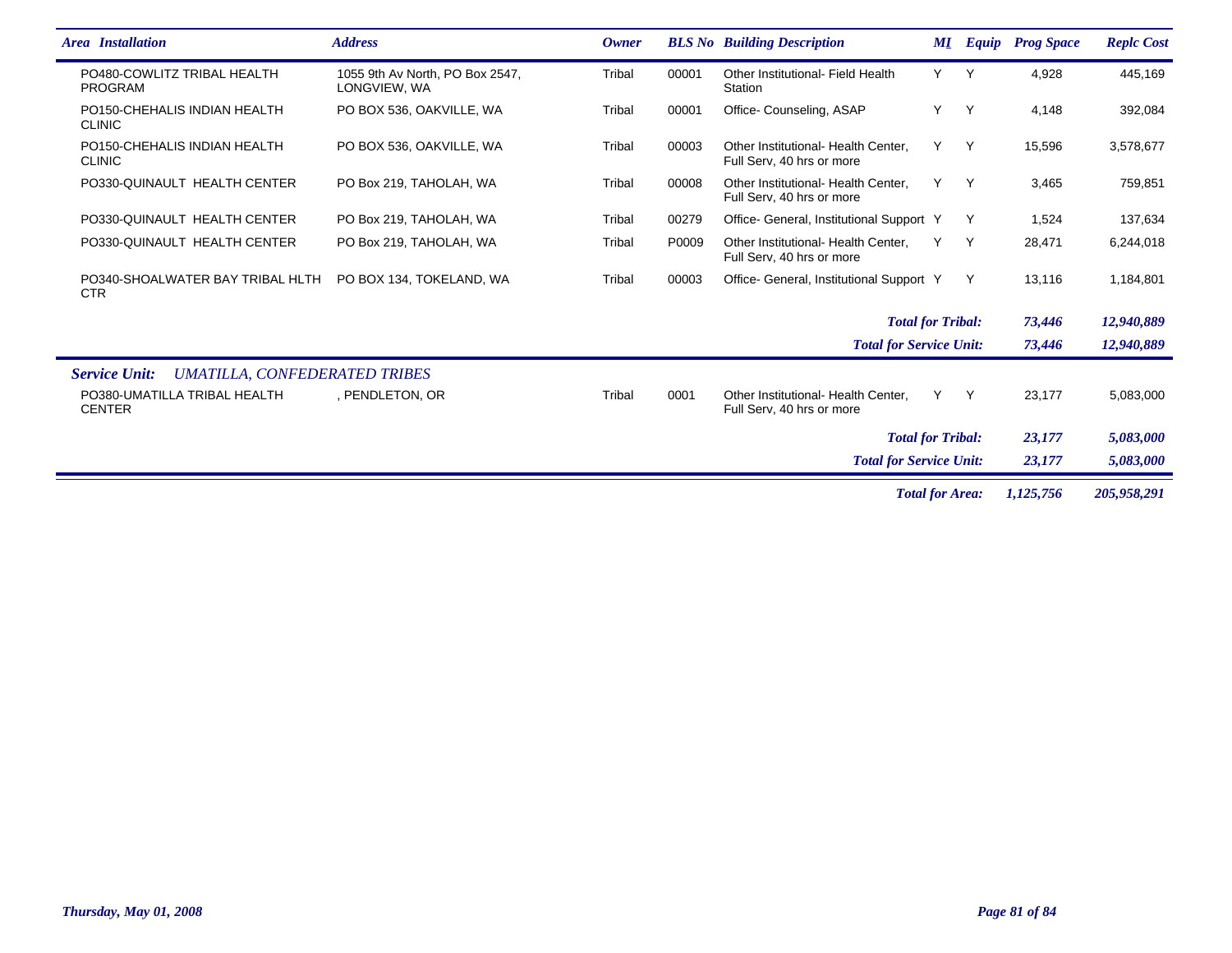| <b>Area</b> Installation                           | <b>Address</b>                             | <b>Owner</b> |       | <b>BLS No</b> Building Description                               |   |              | <b>MI</b> Equip Prog Space | <b>Replc Cost</b> |
|----------------------------------------------------|--------------------------------------------|--------------|-------|------------------------------------------------------------------|---|--------------|----------------------------|-------------------|
| <b>TU</b>                                          |                                            |              |       |                                                                  |   |              |                            |                   |
| <b>IHS PASCUA YAQUI SU</b><br><b>Service Unit:</b> |                                            |              |       |                                                                  |   |              |                            |                   |
| TUPY1-PASCUA YAQUI HEALTH CENTER , TUCSON, AZ      |                                            | Tribal       | 0001  | Other Institutional- Health Center,<br>Full Serv, 40 hrs or more | Y | <sup>Y</sup> | 2,292                      | 465,429           |
| TUPY1-PASCUA YAQUI HEALTH CENTER , TUCSON, AZ      |                                            | Tribal       | 0002  | Other Institutional- Health Center,<br>Full Serv, 40 hrs or more | Y | <sup>Y</sup> | 25,308                     | 5,139,217         |
| TUPY1-PASCUA YAQUI HEALTH CENTER , TUCSON, AZ      |                                            | Tribal       | 0004  | Office-Counseling, ASAP                                          | Y | Y            | 1,240                      | 103,717           |
| TUPY1-PASCUA YAQUI HEALTH CENTER , TUCSON, AZ      |                                            | Tribal       | 0008  | Other Institutional- Field Health<br>Station                     | Y | Y            | 2,324                      | 194,387           |
| TUPY1-PASCUA YAQUI HEALTH CENTER , TUCSON, AZ      |                                            | Tribal       | 0008A | Other Institutional- Field Health<br>Office                      | Y | Y            | 3,917                      | 327,597           |
| TUPY1-PASCUA YAQUI HEALTH CENTER , TUCSON, AZ      |                                            | Tribal       | P002A | Other Institutional-Outpatient<br>Clinic, Dental Clinic          | Y | Y            | 6,697                      | 1,359,939         |
|                                                    |                                            |              |       | <b>Total for Tribal:</b>                                         |   |              | 41,778                     | 7,590,286         |
|                                                    |                                            |              |       | <b>Total for Service Unit:</b>                                   |   |              | 41,778                     | 7,590,286         |
| <b>IHS SELLS SU</b><br><b>Service Unit:</b>        |                                            |              |       |                                                                  |   |              |                            |                   |
| 41234-PHS Indian Health Station                    | PISINEMO, PISINEMO, AZ                     | GOV          | 0480T | Other Institutional- Health Station,<br>Full Serv, 40 hrs or les | Y | Y            | 1,134                      | 237,092           |
| 11479-Health Center & Area Office                  | 7900 S.J. Stock Road, SAN XAVIER, AZ       | GOV          | 00SX1 | Other Institutional- Health Center,<br>Full Serv, 40 hrs or more | Y | Y            | 25,377                     | 5,151,270         |
| 11479-Health Center & Area Office                  | 7900 S.J. Stock Road, SAN XAVIER, AZ       | GOV          | 00SX4 | Office- General, Institutional Support Y                         |   | Y            | 1,344                      | 112,372           |
| 11479-Health Center & Area Office                  | 7900 S.J. Stock Road, SAN XAVIER, AZ       | GOV          | 00SX6 | Office- General, Institutional Support Y                         |   | Y            | 2,244                      | 187,621           |
| 11479-Health Center & Area Office                  | 7900 S.J. Stock Road, SAN XAVIER, AZ       | GOV          | 00SX7 | Office- Service Unit Office                                      | Υ | Y            | 540                        | 45,149            |
| 11479-Health Center & Area Office                  | 7900 S.J. Stock Road, SAN XAVIER, AZ       | GOV          | 00SX9 | Office- General, Institutional Support Y                         |   | Y            | 612                        | 51,169            |
| 11479-Health Center & Area Office                  | 7900 S.J. Stock Road, SAN XAVIER, AZ       | GOV          | 0617T | Other Institutional- Outpatient<br>Clinic, Dental Clinic         | Y | Y            | 1,800                      | 365,376           |
| 11479-Health Center & Area Office                  | 7900 S.J. Stock Road, SAN XAVIER, AZ       | GOV          | 0619T | Storage- General                                                 | Y | Y            | 1,800                      | 150,498           |
| 11479-Health Center & Area Office                  | 7900 S.J. Stock Road, SAN XAVIER, AZ       | GOV          | 0623T | Office- General, Institutional Support Y                         |   | Y            | 1,440                      | 120,398           |
| 11479-Health Center & Area Office                  | 7900 S.J. Stock Road, SAN XAVIER, AZ       | GOV          | 0641T | Other Institutional- Outpatient<br>Clinic, Dental Clinic         | Y | N            | 7,843                      | 1,592,646         |
| 11479-Health Center & Area Office                  | 7900 S.J. Stock Road, SAN XAVIER, AZ       | GOV          | 0642T | Storage- General                                                 | Y | Y            | 2,437                      | 203,850           |
| 11479-Health Center & Area Office                  | 7900 S.J. Stock Road, SAN XAVIER, AZ       | GOV          | 0643T | Service- Medical Gas                                             | Y | Y            | 250                        | 20,880            |
| 11479-Health Center & Area Office                  | 7900 S.J. Stock Road, SAN XAVIER, AZ       | GOV          | 0645T | Office- General, Branch Office                                   | Y | Y            | 2,048                      | 171,270           |
| 11479-Health Center & Area Office                  | 7900 S.J. Stock Road, SAN XAVIER, AZ       | GOV          | 0646T | Service- Educational /Meeting                                    | Y | Y            | 3,002                      | 251,100           |
| 11479-Health Center & Area Office                  | 7900 S.J. Stock Road, SAN XAVIER, AZ       | GOV          | 0SX10 | Service-Housekeeping                                             | Y | Y            | 1,400                      | 117,054           |
| 11479-Health Center & Area Office                  | 7900 S.J. Stock Road, SAN XAVIER, AZ       | GOV          | 0SX11 | Service- Potable, Central Water<br><b>Treatment Plant</b>        | Y | Y            | 844                        | 70,567            |
| 11478-PHS Indian Health Center                     | Tohono O'odham Gu Achi, SANTA ROSA, AZ GOV |              | 00565 | Other Institutional- Health Center,<br>Full Serv, 40 hrs or more | Y | Y            | 3,733                      | 780,481           |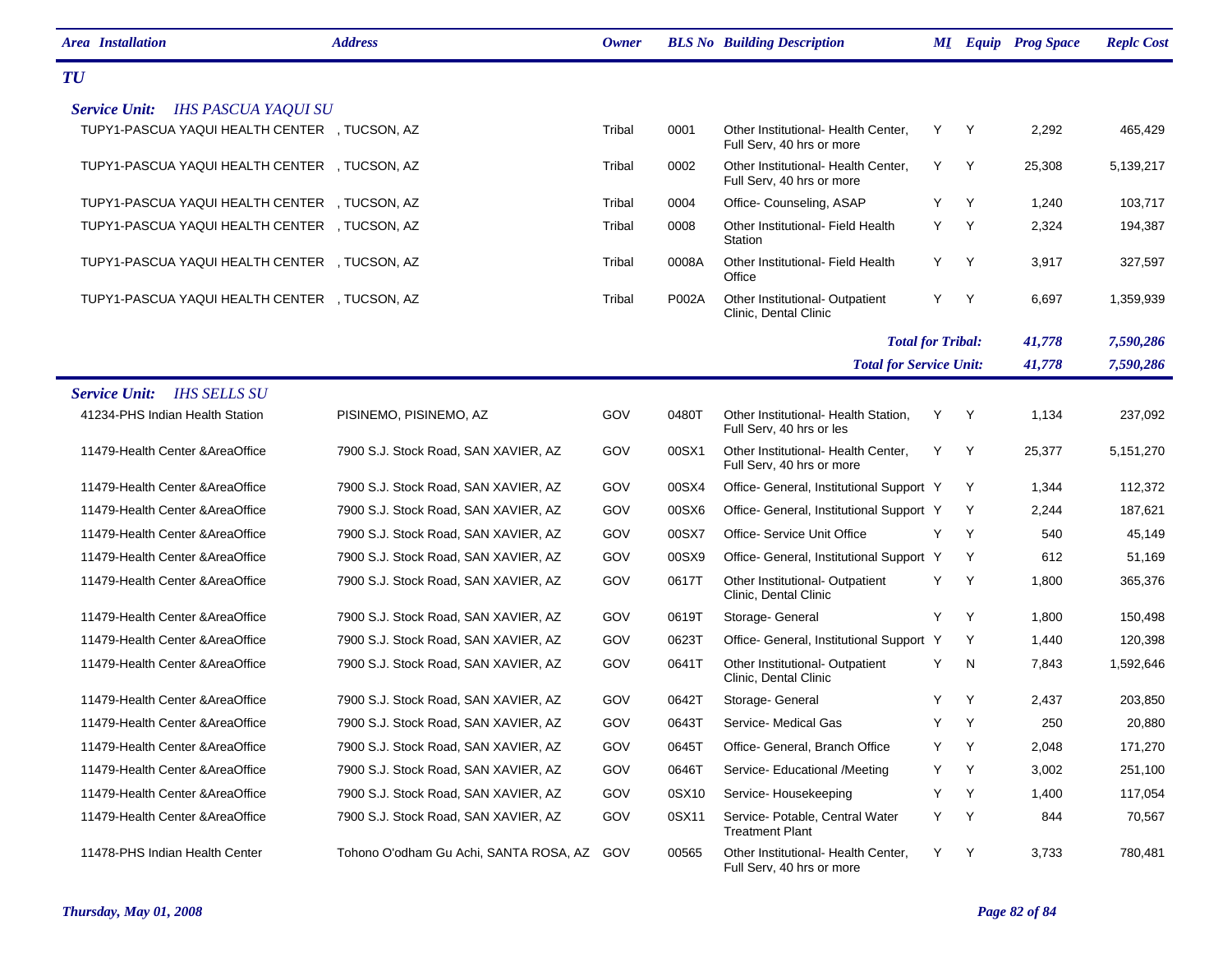| <b>Area</b> Installation    | <b>Address</b>                | Owner  |       | <b>BLS No</b> Building Description                         |   |   | <b>MI</b> Equip Prog Space | <b>Replc Cost</b> |
|-----------------------------|-------------------------------|--------|-------|------------------------------------------------------------|---|---|----------------------------|-------------------|
| 11482-PHS Indian Hospital   | Star Route, Box 71, SELLS, AZ | GOV    | 00505 | Hospital-Hospital, 5 - 50 beds                             | Y | Y | 50,780                     | 15,689,665        |
| 11482-PHS Indian Hospital   | Star Route, Box 71, SELLS, AZ | GOV    | 00506 | Office-Hospital Support                                    | Υ | Υ | 1,302                      | 112,126           |
| 11482-PHS Indian Hospital   | Star Route, Box 71, SELLS, AZ | GOV    | 00507 | Service-Housekeeping                                       | Υ | Υ | 3,030                      | 260,938           |
| 11482-PHS Indian Hospital   | Star Route, Box 71, SELLS, AZ | GOV    | 00508 | Storage- Equipment                                         | Y | Y | 2,535                      | 218,310           |
| 11482-PHS Indian Hospital   | Star Route, Box 71, SELLS, AZ | GOV    | 00603 | Storage- Health Care Supplies                              | Y | Y | 480                        | 41,337            |
| 11482-PHS Indian Hospital   | Star Route, Box 71, SELLS, AZ | GOV    | 00604 | Storage- Health Care Supplies                              | Y | Y | 480                        | 41,337            |
| 11482-PHS Indian Hospital   | Star Route, Box 71, SELLS, AZ | GOV    | 00635 | Storage- General                                           | Y | Y | 256                        | 22,046            |
| 11482-PHS Indian Hospital   | Star Route, Box 71, SELLS, AZ | GOV    | 00637 | Service- Medical Gas                                       | Y | Y | 576                        | 49,578            |
| 11482-PHS Indian Hospital   | Star Route, Box 71, SELLS, AZ | GOV    | 0505A | Office- General, Admin Building                            | Y | Y | 1,080                      | 93,008            |
| 11482-PHS Indian Hospital   | Star Route, Box 71, SELLS, AZ | GOV    | 0610T | Storage-Health Care Supplies                               | Y | Y | 672                        | 57,872            |
| 11482-PHS Indian Hospital   | Star Route, Box 71, SELLS, AZ | GOV    | 0611T | Office- General, Branch Office                             | Y | Y | 720                        | 62,005            |
| 11482-PHS Indian Hospital   | Star Route, Box 71, SELLS, AZ | GOV    | 0614T | Storage- Health Care Supplies                              | Y | Y | 3,600                      | 310,026           |
| 11482-PHS Indian Hospital   | Star Route, Box 71, SELLS, AZ | GOV    | 0615T | Office- General, Institutional Support Y                   |   | Y | 1,680                      | 144,679           |
| 11482-PHS Indian Hospital   | Star Route, Box 71, SELLS, AZ | GOV    | 0616T | Office- General, Institutional Support Y                   |   | Y | 696                        | 59,938            |
| 11482-PHS Indian Hospital   | Star Route, Box 71, SELLS, AZ | GOV    | 0618T | Storage- General                                           | Y | Y | 3,460                      | 297,969           |
| 11482-PHS Indian Hospital   | Star Route, Box 71, SELLS, AZ | GOV    | 0619T | Office- General, Institutional Support Y                   |   | Y | 840                        | 72,339            |
| 11482-PHS Indian Hospital   | Star Route, Box 71, SELLS, AZ | GOV    | 0620T | Office- General, Institutional Support Y                   |   | Y | 696                        | 59,938            |
| 11482-PHS Indian Hospital   | Star Route, Box 71, SELLS, AZ | GOV    | 0621T | Office- General, Institutional Support Y                   |   | Y | 696                        | 59,938            |
| 11482-PHS Indian Hospital   | Star Route, Box 71, SELLS, AZ | GOV    | 0623T | Office- General, Institutional Support Y                   |   | Y | 360                        | 31,003            |
| 11482-PHS Indian Hospital   | Star Route, Box 71, SELLS, AZ | GOV    | 0624T | Office- General, Institutional Support Y                   |   | Y | 1,440                      | 124,010           |
| 11482-PHS Indian Hospital   | Star Route, Box 71, SELLS, AZ | GOV    | 0625T | Service- Garage, Government<br>Vehicle                     | Y | Y | 960                        | 82,674            |
| 11482-PHS Indian Hospital   | Star Route, Box 71, SELLS, AZ | GOV    | 0630T | Storage- Equipment                                         | Y | Y | 195                        | 16,793            |
| 11482-PHS Indian Hospital   | Star Route, Box 71, SELLS, AZ | GOV    | 0631T | Storage- General                                           | Υ | Y | 1,620                      | 139,512           |
| 11482-PHS Indian Hospital   | Star Route, Box 71, SELLS, AZ | GOV    | 0633T | Storage-Hazardous                                          | Y | Y | 238                        | 20,496            |
| 11482-PHS Indian Hospital   | Star Route, Box 71, SELLS, AZ | GOV    | 0634T | Storage- Equipment                                         | Y | Y | 194                        | 16,707            |
| 11482-PHS Indian Hospital   | Star Route, Box 71, SELLS, AZ | GOV    | 0638T | Other Institutional- Outpatient<br>Clinic, Dental, Trailer | Y | Y | 3,998                      | 835,970           |
|                             |                               |        |       | <b>Total for GOV:</b>                                      |   |   | 140,432                    | 28,549,007        |
| TUTO1-TOHONO HEALTH STATION | Star Route, Box 71, SELLS, AZ | Tribal | 0001  | Office-Counseling, ASAP                                    | Y | Y | 5,807                      | 500,287           |
| TUTO1-TOHONO HEALTH STATION | Star Route, Box 71, SELLS, AZ | Tribal | 0002  | Office- Counseling, ASAP                                   | Y | Y | 2,832                      | 243,984           |
| TUTO1-TOHONO HEALTH STATION | Star Route, Box 71, SELLS, AZ | Tribal | 0003  | Office- General, Institutional Support Y                   |   | Y | 2,878                      | 247,947           |
| TUTO1-TOHONO HEALTH STATION | Star Route, Box 71, SELLS, AZ | Tribal | 0004  | Other Institutional- Field Health<br>Station               | Y | Y | 3,530                      | 304,118           |
| TUTO1-TOHONO HEALTH STATION | Star Route, Box 71, SELLS, AZ | Tribal | 0005  | Other Institutional- Field Health<br>Station               | Y | Y | 3,614                      | 311,355           |
| TUTO1-TOHONO HEALTH STATION | Star Route, Box 71, SELLS, AZ | Tribal | 0006  | Office- General, Institutional Support Y                   |   | Y | 3,042                      | 262,076           |